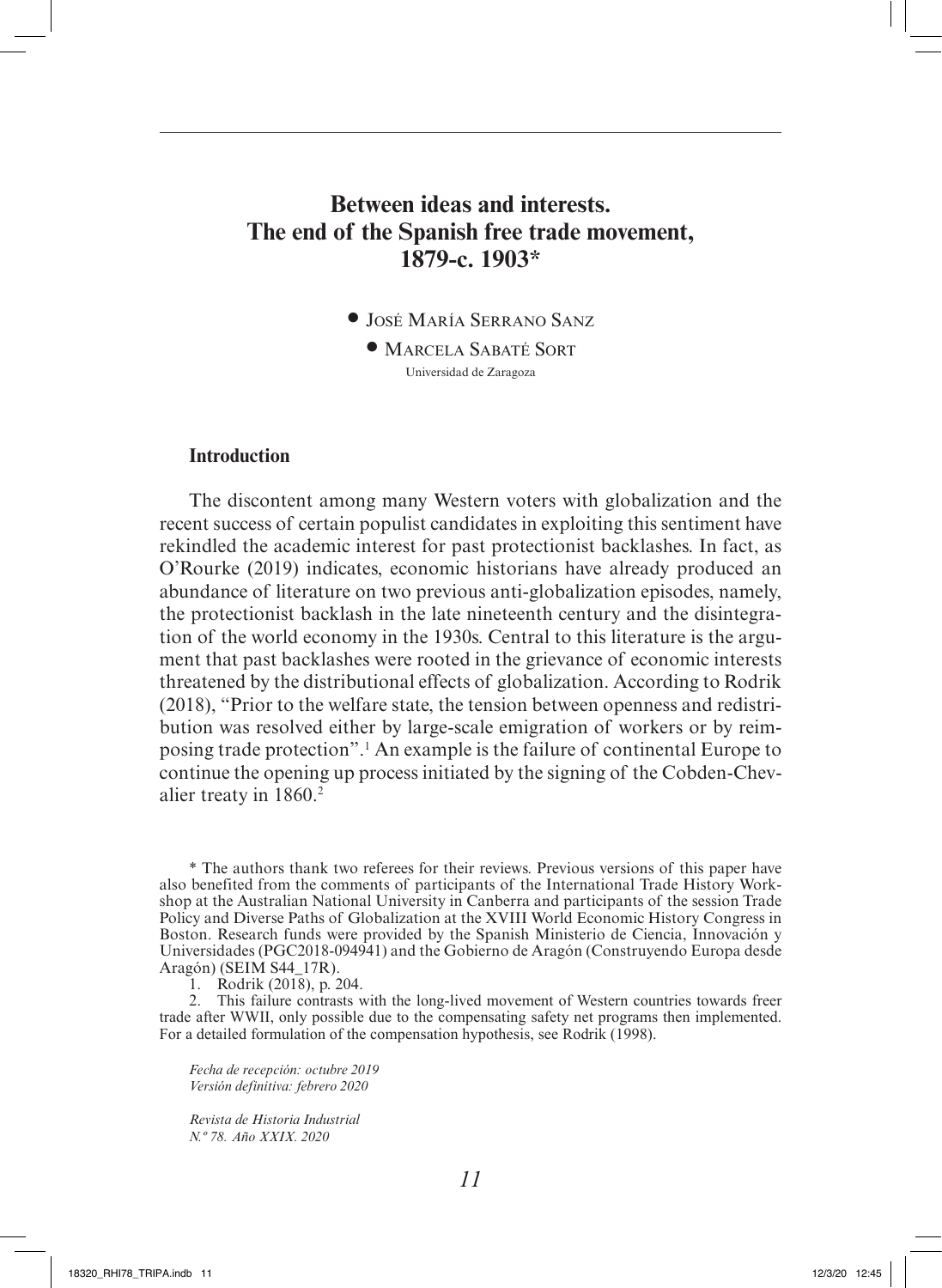However, as Rodrik (2018) and O'Rourke (2019) have recently highlighted, the political economy of trade does not tell the whole story of why the efficiency principle of free trade has been repeatedly sacrificed to the use of protectionism as a re-distributional tool. Interests are a key element but not enough to explain, for instance, the broad reversal in liberal trade policies that followed the approval of the German bill in 1879. In Rodrik's words, the general public's "perceptions of self-interest are always filtered through the lens of ideas".3

Moreover, interests alone could not sufficiently explain the widespread opening-up movement that took place in Western Europe towards the middle of the nineteenth century. For Kindleberger (1974), the co-movement to free trade in the 1850s in the Netherlands, Belgium, Spain, Portugal, Denmark, Norway and Sweden, along with those registered in the UK, France, Germany and Italy some years earlier, suggested "the possibility that Europe as a whole was motivated by ideological considerations rather than economic interests".4 Along the same lines, Trentmann (1998) defends the formative role of ideas in shaping interests to help us understand the survival of free trade in Britain at the beginning of the twentieth century, in the same way as Schonhardt-Bailey (2006) when explaining the repeal of the Corn Laws in 1846. Crucial to this formative role of ideas was the activism of a number of organizations involved in the diffusion of the free trade principle. The campaigns of the Anti-Corn Law League and, later, the Cobden Club – which Howe (1997) described as an "ideological lobbying group" – were critical to spreading the virtues of free trade, winning over the general public and, eventually, influencing the British political economy.<sup>5</sup> From the beginning, these organizations were seen as an example to imitate on the continent, where similar entities soon sprang up.<sup>6</sup>

Focusing on continental Europe, this paper aims to shed light on why the same organizations that had contributed to creating a pro-free trade climate in the middle of the century showed no resistance to the general rise of customs of the 1880s. This is the case of the French Association pour la Défense de la Liberté Commerciale, whose activism faded after 1882, as also occurred in Germany with the Kongreß der deutschen Volkswirte (German Economic Congress), which formally disappeared in 1885. The international congress on Tariff Reforms and Work Regulations, held in Anvers in 1892, underlined

<sup>3.</sup> "In truth – for this author – we do not have interests. We have ideas about what our interests are." Rodrik (2018), p.163.

<sup>4.</sup> Europe should be considered as, the quote continued, "a single entity which moved to freer trade for ideological or perhaps better doctrinal reasons". Kindleberger (1974), p. 46.

<sup>5.</sup> Howe (1997), p. 116.

<sup>6.</sup> For a summary of the European pro-free trade associations in the middle of the nineteenth century, see Augello and Guidi (2001).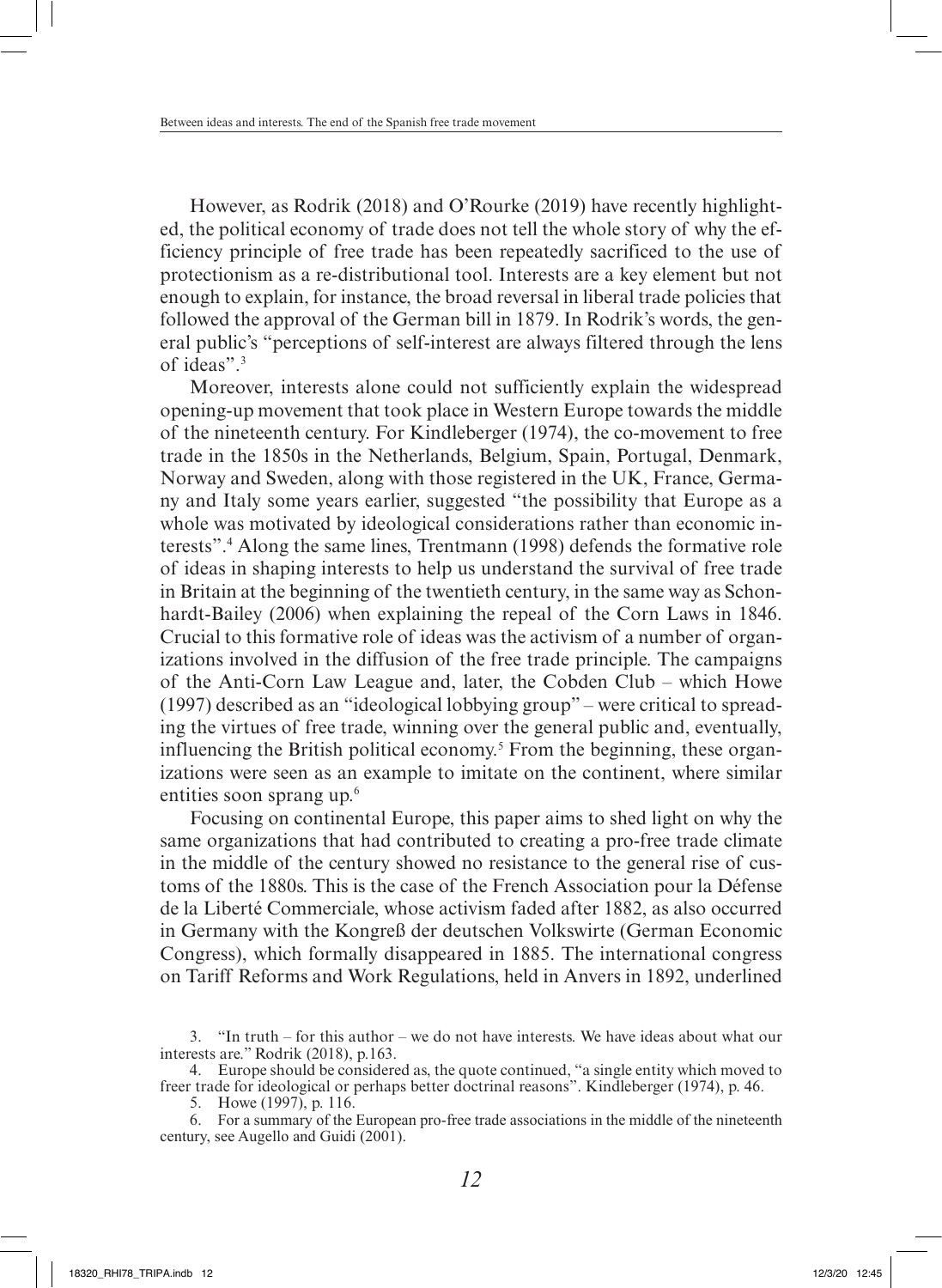how, by then, only two pro-free trade organizations, the Belgian and the Spanish, were still alive.<sup>7</sup> Its longer survival, in our view, makes the Asociación para la Reforma de los Aranceles de Aduanas (ARAA, Association for the Reform of Customs Tariffs), an organization worthy of study in that, by comparison, it may help us understand the lack of any strong articulated response in support of free-trade ideas in the rest of the large continental countries at the crossroads of the 1880s.

The Asociación, created in 1859 and dissolved in 1869 due to internal dissensions, was reconstituted in 1879 in response to concerns raised by the European protectionist backlash.8 But, so far, the life of the Asociación after 1879 remains a somewhat unexplored field. It is mentioned very rarely in recent studies on trade policy and economic thought at the end of the twentieth century. There is no systematic examination of its activities, not even a precise date for its dissolution, since its archives are lost. The reconstruction of the Asociación's composition, campaigns, and arguments has required an extensive search for its regular publications – scattered across several libraries and archives – and its executive board minutes –drawn from contemporary newspapers. This task also included the examination of official trade policy documents that may give an indication of the Asociación's stance. The results from this search can be summarized as follows.

We have found that reported references to the Asociación declined sharply from 1894 onwards, the last dated in 1903. In its second phase, it gathered a group of free trade academics and businessmen, whose occupational and political profiles, as we will document below, were not unlike those of the members of the Association pour la Défense de la Liberté Commerciale, the German Economic Congress or even the Cobden Club. As had occurred in Germany and the UK itself, the academic defense of free trade evolved in a possibilist sense, renouncing unilateralism and accepting reciprocity. Also mirroring the arguments used in the Cobden Club and the German Economic Congress, the Asociación insisted on the moral-political conception of free trade and underlined its utility as a tool against rent-seeking by vested interests. Likewise, there were no differences in the campaign and propaganda procedures. In short, no kind of Spanish idiosyncrasy in terms of composition, arguments or procedures is able to explain the vitality of the Asociación in the 1880s.

Having discarded this hypothesis, the explanation for its exceptionality had to be found outside the organization, the trade cycle asynchrony of Spain with countries such as France or Germany being a good candidate. Due to a number of factors, the liberalization resulting from the dense network of bi-

<sup>7.</sup> Congress International d'Anvers sur la legislation douaniere et la reglementation du travail (1893), p. 424, vol. II.

<sup>8.</sup> See Serrano Sanz (2017) for the reconstructed activism of the Asociación in 1859-1869.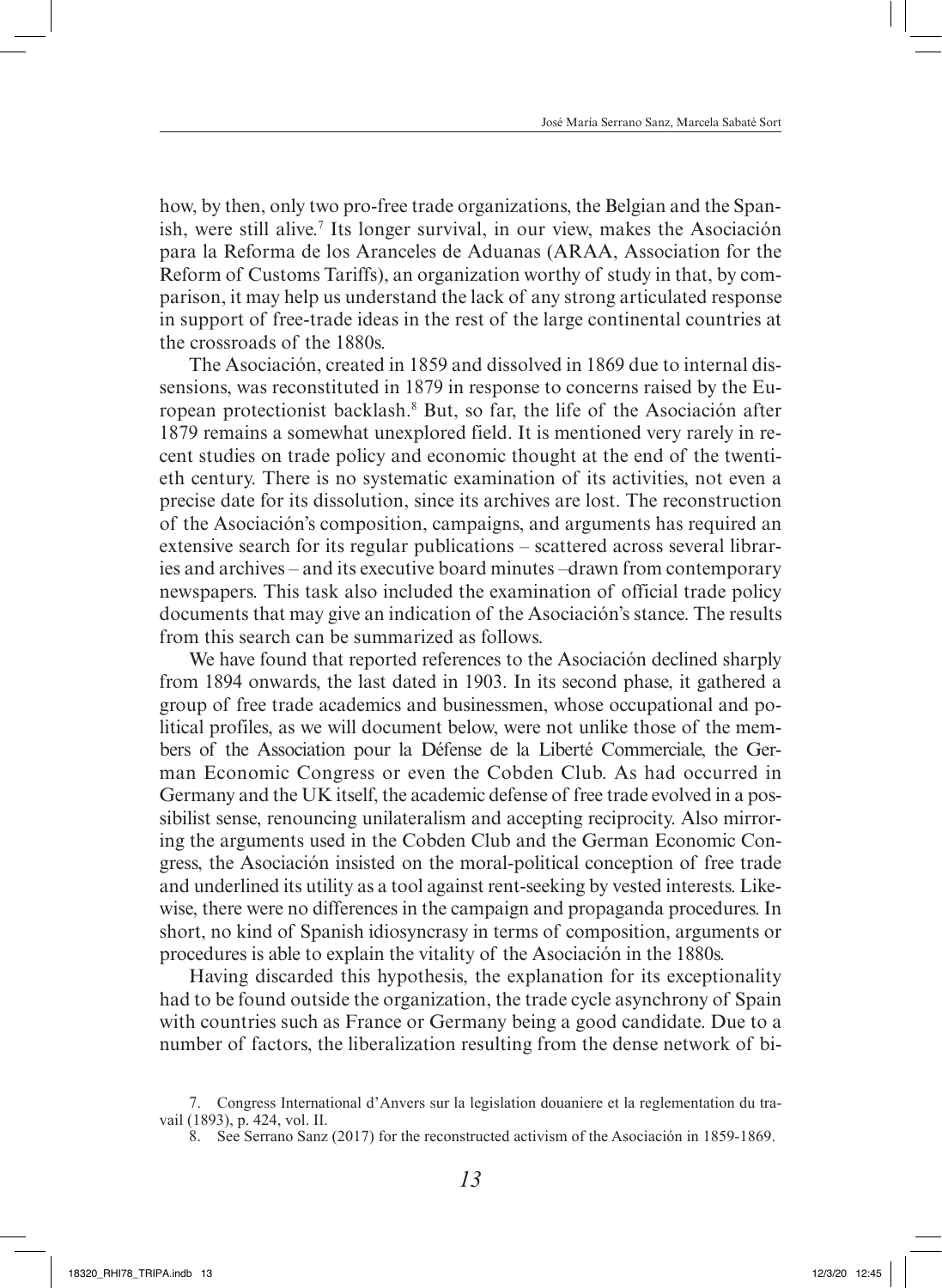lateral commercial treaties signed by most European countries in the 1860s was delayed in Spain until the late 1870s. The commercial treaties began to have a positive impact on the Spanish economy in the 1880s, when the general public perceived them in a positive light as compensation for the sacrifices that had to be made by the less efficient manufacturing sectors. This is why, as the press reported, public opinion supported the Asociación, which, fostered by this support, developed strong activism in favor of liberalization in the same decade as its continental counterparts faded.

But, when in the early 1890s, for reasons later explained, the renewal of the Spanish treaties proved to be unfeasible, export free trade interests lost relevance in relation to import competing interests and public opinion withdrew its support for the Asociación. Most importantly, based on this loss of support from public opinion –acknowledged in the Asociación's meetings and widely echoed in the press, even traditionally pro-free trade newspapers– Spanish policy-makers prioritized the re-imposition of protection over the alternative of allowing large-scale emigration.

If we use the words of Mill, a "good cause seldom triumphs unless someone's interest is bound up with it",<sup>9</sup> the loss of this someone's interest (wine exporters, in the Spanish case) helps to explain why the ideological free trade defenders within the Asociación stopped fighting publicly for the cause. Being liberals, they were radically opposed to any labor-pack compensation, so once emigration won over public opinion to instead of from protectionism, the academics of the ARAA accepted the practical defeat of their ideas. The rest of the paper is organized as follows: Section 2 discusses the international framework; Section 3 presents the professional and political profiles of the members of the Asociación and Section 4 reports its activity and arguments. Section 5 chronicles the Asociación's disappearance. The main conclusions are drawn in Section 6.

### **European free traders at the end of the nineteenth century**

As mentioned above, a number of organizations were highly active in the diffusion of free trade ideas in nineteenth century Europe. Among them, the Cobden Club played a pivotal role. The activism of this club as an "ideological lobbying group" pressing for free trade is well recorded in Howe (1997). Since its foundation in 1866, the Club assumed the defense of free trade through dinners, lectures in large towns, essay competitions, and the distribution of regular publications of Cobden's writings and speeches as well as those of other local and foreign authors on the subject. In its first ten years

<sup>9.</sup> Cited in Kindleberger (1974), p. 23.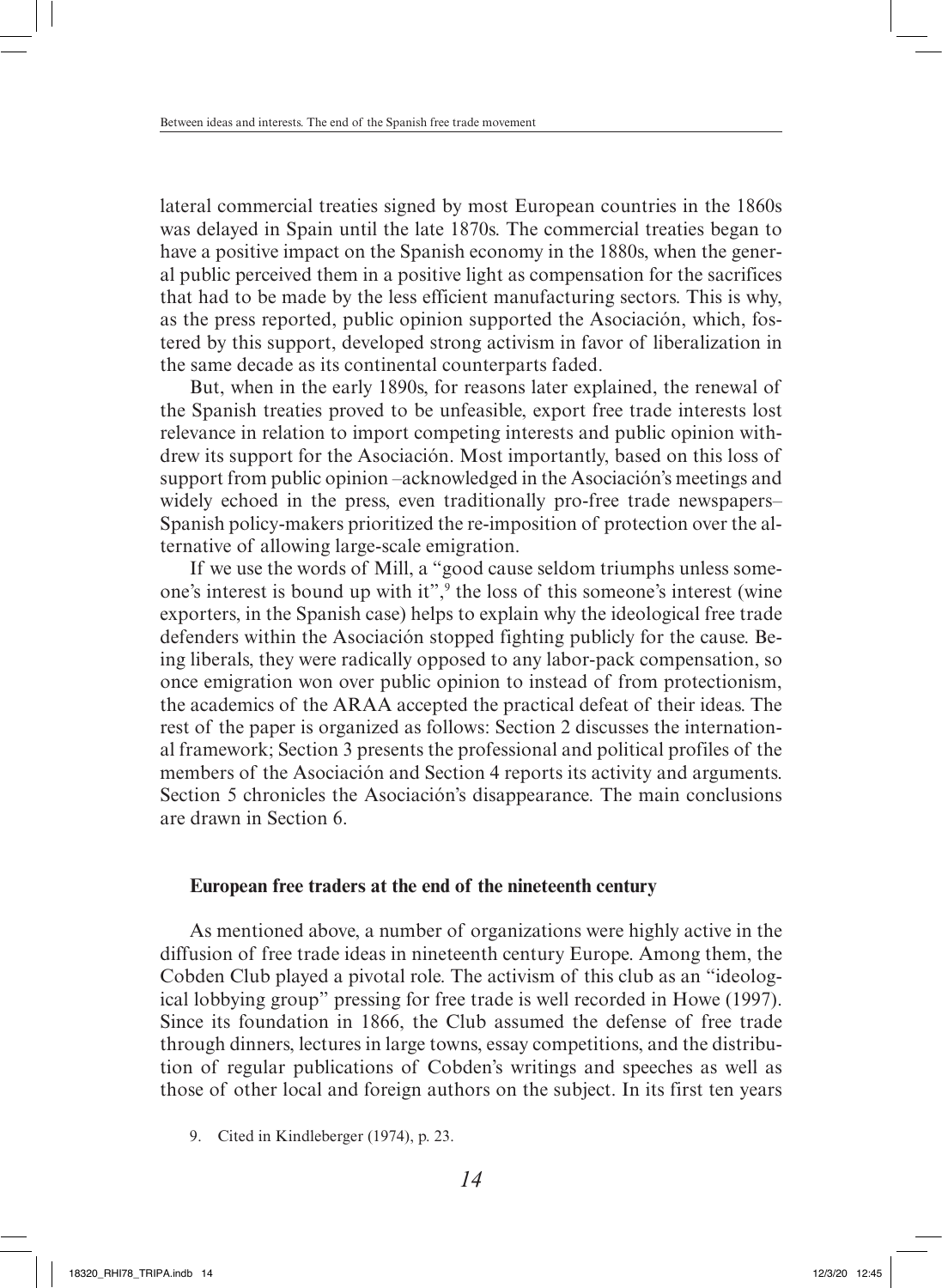of life, the Club distributed more than a hundred thousand copies of tracts and books.10 Its activity would even reach new heights in the following decade when exceptional efforts were made to counteract the regained strength of protectionist forces both at home and abroad.

The European depression that began in 1873 stimulated the demand for tariffs in Britain under the fair trade movement. Meanwhile, the shrinking effects of the crisis on the Continent, together with the increase in war-related expenditure, made the idea of reinforcing customs duties as a source of public revenue more attractive to policy-makers. Proof of the changing atmosphere in the 1870s resides in the difficulty encountered by the British in negotiating the renewal of the European network of commercial treaties, of which the Cobden-Chevalier Treaty constituted the cornerstone. In response to this protectionist revival, the Cobden Club embarked on a popular campaign of "immense proportions"11 to capture the new rural vote created by the Reform Act of 1884. This agitation gave rise to the printing and distribution of millions of leaflets in a propaganda campaign that reached its peak in the electoral year of 1885. According to Howe (1997), this year was the electoral high-water mark of the Club, which, after 1886, would see its political unity broken by divisions on the issue of Irish Home Rule. Membership declined and, although the Club's international presence continued, its involvement in significant free trade agitation in Britain did not resume until the reaction against the protectionist campaign launched by Chamberlain in May 1903.12 In the period 1903-1906, taking advantage of the celebrations of the centenary of Cobden's birth, the club promoted publications, meetings (more than 60), public demonstrations, cartoons, and even propaganda films.13 By then, however, the activism of associations devoted to the mobilization of public opinion against the menace of protectionism had long faded in the large continental European countries.

In the 1870s, French political economists developed an intense campaign to sway public opinion in favor of free trade. The Société d'économie politique organized popular meetings all over the country, while the founding of the weekly *L'économiste francais*, edited by Leroy-Beaulieu, sought to gain

10. 134,854 according to Howe (1997), p. 124.

11. Howe (1997), p.130.

12. According to Howe (1997), the Club's dinner was revived in 1902 (for the first time since 1897) to discuss the prohibition of sugar imports. Apart from its opposition to attempts to prohibit sugar imports (1888-1899, 1902), the Cobden Club opposed the proposal of imperial preferences on the basis of discriminatory duties on foodstuffs to the detriment of third countries (1901-1902) and the restauration of duties on corn and meat to finance the Boer war-related spending (1899-1902). But it would not be until the reaction against Chamberlain's protectionist campaign launched in May 1903 that the Club declared a propaganda war of proportions comparable to that of the early 1880s.

13. Howe (1997), p. 231.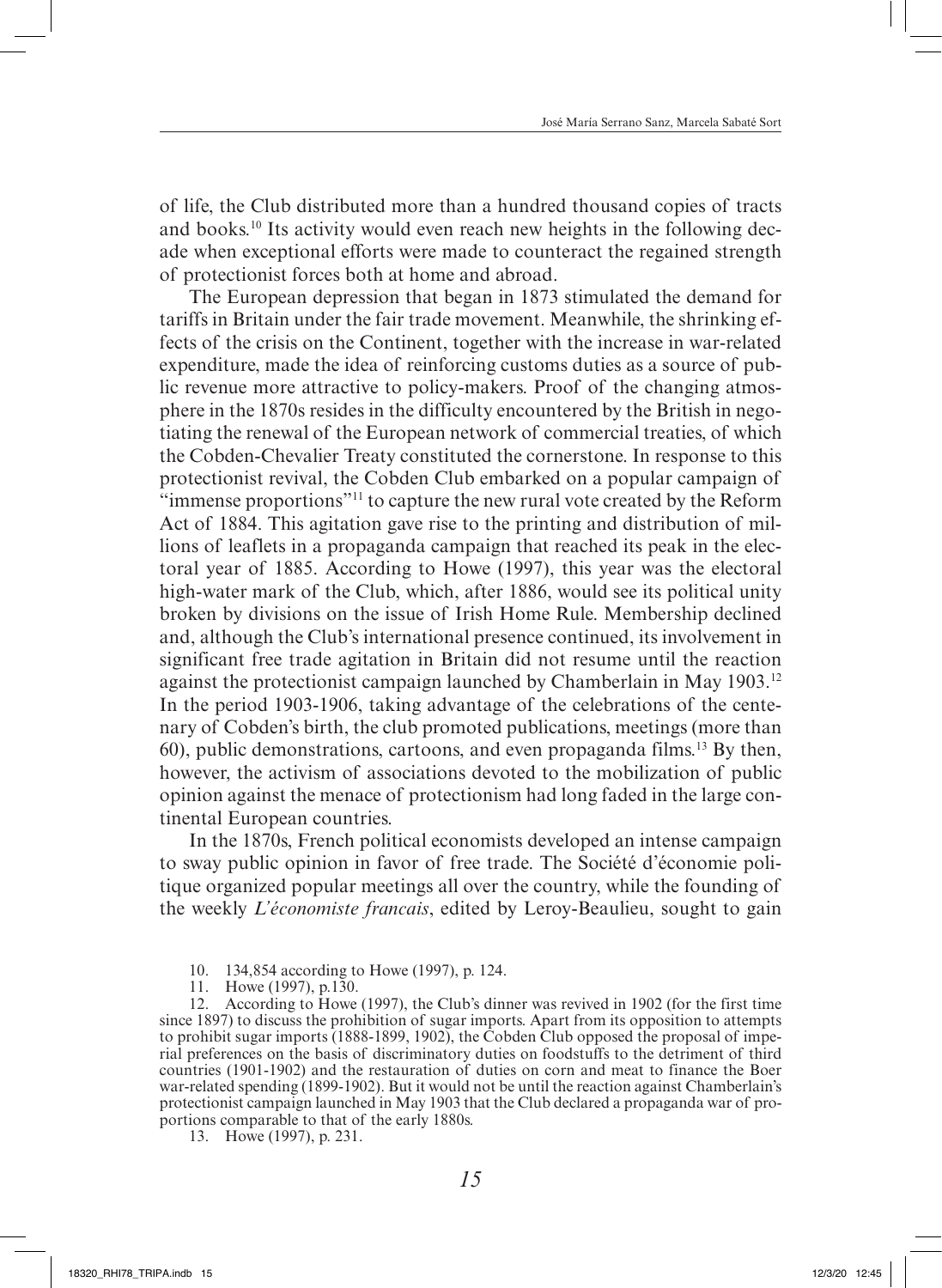the favor of professionals and businessmen for the cause.14 The free trade offensive for the control of public opinion reached its peak with the constitution of the Association pour la Défense de la Liberté Commercial (Free Trade Association) in June 1878. This Free Trade Association brought together publicists, politicians and businessmen with foreign trade interests and spread free trade ideas by organizing conferences and rallies, distributing leaflets on a large scale and taking advantage of regular support from the Paris dailies. However, after its success in frustrating the rise of industrial tariffs in the bill of 1881, it disbanded in June of the same year before the conclusion of the new trade treaties. Most importantly, it did not reappear when, following the reform of 1881-1882, a well-organized campaign for protectionism, especially after the alliance of the Association de l'Industrie francaise and the Societé des Agriculteurs de France in 1888, was ostensibly gaining ground.15 There was no parallel activism on the free trade side. In 1890-1891, free traders continued to support their doctrine in parliament, but they never ran a lobbying campaign at the national level again.16 The French struggle against protectionism was then left in the hands of pure economic interests, most of them organized through chambers of commerce in cities linked to export businesses.17

In Germany, since its foundation in 1858, the Manchester School was represented by the Kongreß der Deutschen Volkswirte (Congress of German Economists).18 Conceived as a forum to promote free trade ideas and made up of professional economists, publicists, and export-related businessmen, the Kongreß used its annual meetings and, above all, the activities of its core members (through conferences, pamphlets and different types of publications) to support the signing of the French-Zollvereing's treaty and ensuing tariff reductions in the 1860s. The Kongreß's propaganda, through free trade manifestos and

14. For a detailed account of the campaign of free traders in France in the second half of the nineteenth century, see Smith (1980).

15. A good description of the common propaganda campaign carried out by the Societé des Agriculteurs de France and the Association de l'Industrie francaise can be found in Barral (1974). For the crucial role played by the Societé des Agriculteurs through the Syndicate Economique Agricole, see Golob (1944). On the basis that "great movements of opinion do not occur by themselves", the Syndicate published a weekly paper *Le Démocracie rural*, toured the country addressing public meetings to display the virtues of protection and, above all, made sure that the candidates in the election of 1889 signed the letter sent by the Syndicate declaring their support of the protectionist cause.

16. Smith (1980), pp. 203 and 234.

17. Golob (1944), p. 205.

18. See Hagemann (2001), pp.152-175. According to this author, the figure of Prince-Smith was instrumental in the foundation of the Kongreß, who, by 1858, had been engaged in the promotion of free trade in Prussia-Germany for two decades. His goal of founding a permanent propaganda society led to the constitution of the Scientific Society for Trade and Industry in Berlin in 1847. This society, soon renamed the Free Trade Union, became a model for a string of societies set up in the big trade cities in Prussia, all coordinated after 1849 by the short-lived Central Association for Free Trade. See Henderson (1950), pp. 295-302.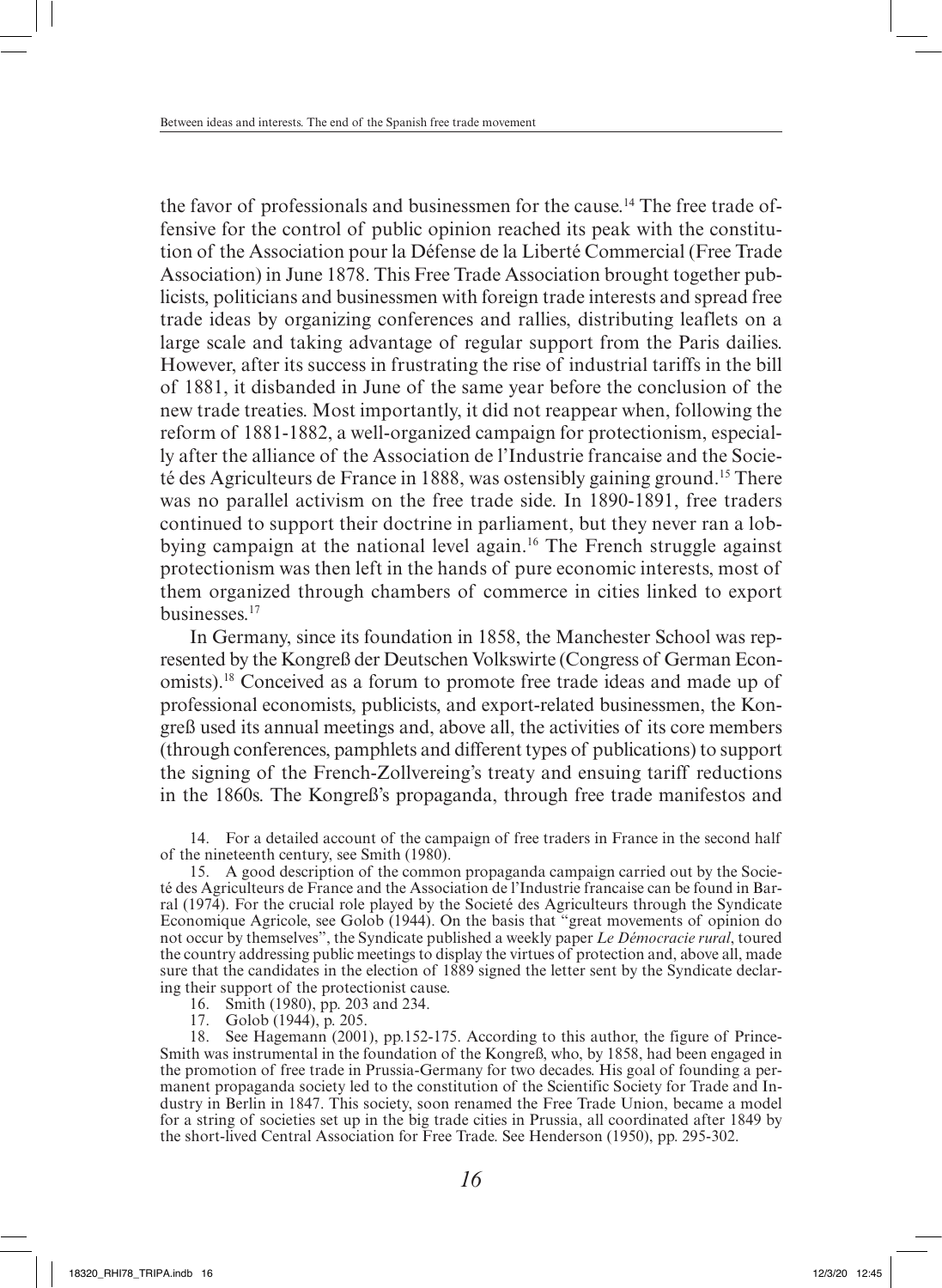demonstrations, was also prominent in the months leading up to the passing of the protectionist bill in 1879.19 However, the historiography makes no mention of any campaigns of the Kongreß opposing the increasing protectionist reforms of the 1880s. In fact, the Kongreß was dissolved in 1885 and, from then on, new references to meaningful free trade activism would be exclusively related to very specific interests, namely, those of the Commercial Treaties Association, a group of businessmen determined to achieve a tariff reduction of the 1902 bill through international negotiations.<sup>20</sup> Similarly to France, following the 1879 shift towards protectionism, the defense of free trade in Germany also retreated to the realm of universities and scholarly journals.<sup>21</sup>

In Italy, until the protectionist backlash of 1878, free trade was an uncontested principle among economists and politicians so it did not constitute a central issue in the economic associations.22 However, following the reinforcement of tariffs in 1887, two free trade associations were formed, the Associazione per la Libertà Economica in 1891 and the Associazione Economica Liberale in 1892.<sup>23</sup> The first was constituted in Milan with the goal of defending economic freedom and, in particular, free trade "for the benefit of consumers, producers, merchants and exporters".<sup>24</sup> The majority of its founding members represented silk textile interests, although there were also lawyers, publicists, and a good number of renowned economists, including Pantaleoni and Pareto. Through open conferences and regular articles in the press, the Associazione per la Libertà Economica set out to turn "the popular classes" against protection.25 However, its activism ceased in 1895. Free trade was also the cornerstone of the founding program of the Associazione Economica Liberale.<sup>26</sup> Established in Rome, this Associazione brought together economists (civil servants and politicians), publicists, and non-cereal landowners

19. The activism of the free trade circle of the Kongreß until 1879 is thoroughly reported in Dawson (1904) and Lambi (1963).

20. In his classic *Protection in Germany*, Dawson (1904), pp. 159-160, underlines the "practical protest" of the Commercial Treaties Association that, in 1902, "had nearly 20,000 members, who as industrialists and merchants employed 1,500,000 people though they claim to represent the economic interests of three times that number, without taking into account the consuming public". This pro-treaty activism at the turn of the century contrasted with the lack of agitation surrounding the German negotiations of the early 1890s. Dawson attributes the conclusion of the network of treaties in 1892-1893 to Count von Caprivi and his detailed account of the fierce opposition that negotiations aroused among agrarian interests makes no mention of any parallel free trade campaign. See also Torp (2015). The German stimulus for negotiations, in this author's words, "clearly came from the ranks of the executive, while very few initiatives intended to foster exports came from organized interest groups" (p. 121).

21. Hagemann (2001), the "hegemony of protectionist policies" in the 1880s led to the disbandment of the Kongreß der Deutschen Volkswirte (p. 158).

- 22. Augello and Guidi (2001), p. 70 et seq.
- 23. Michelini (2000), pp. 405-433.
- 24. Cited in Michelini (2000), p. 408.
- 25. Michelini (2000), p. 410.
- 26. Michelini (2000), p. 417.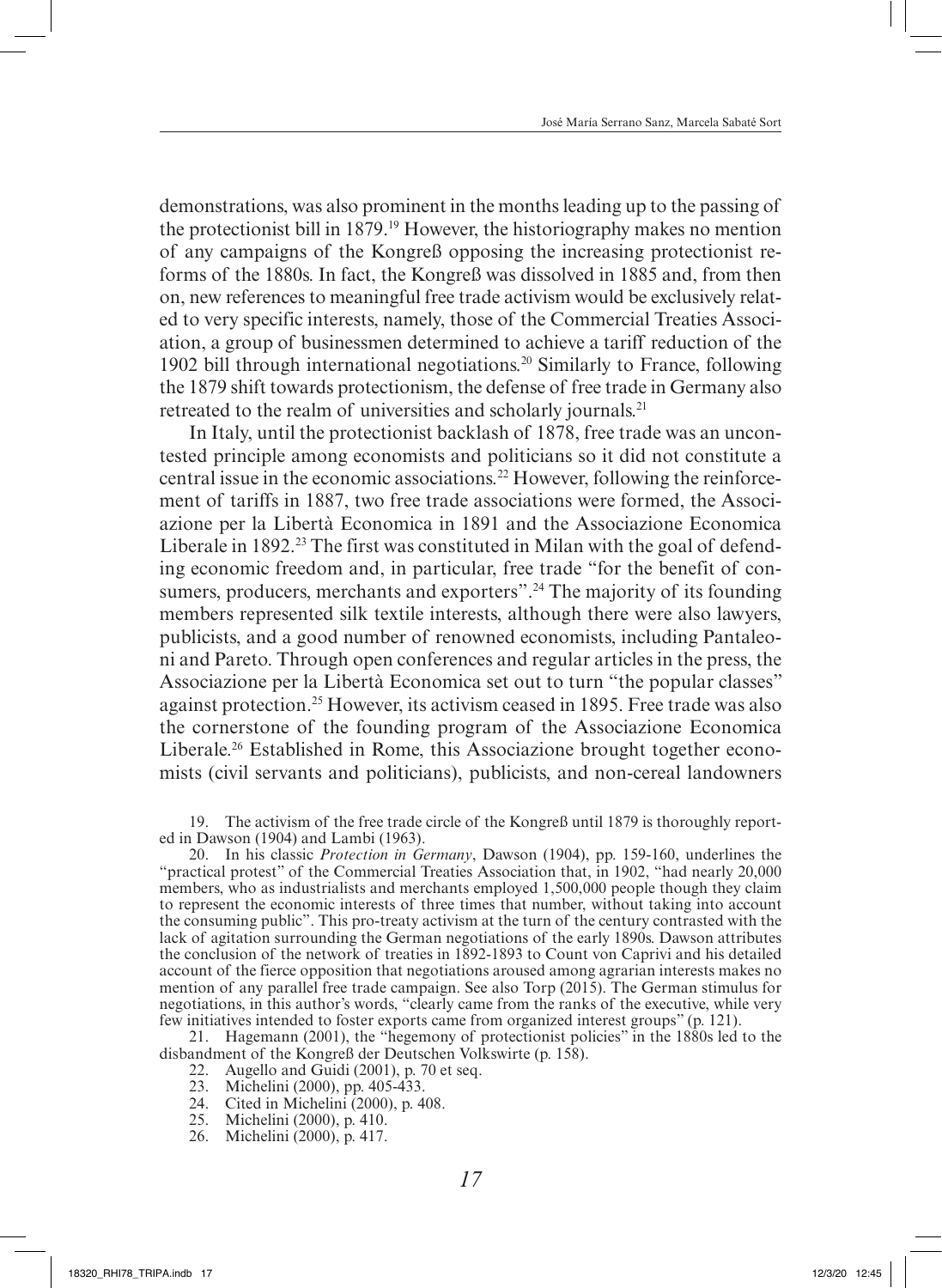who, through public meetings and the press, particularly the *Giornale degli Economisti*, campaigned to mobilize public opinion against the raising of grain tariffs in 1894. But no more activism is recorded until 1899, when the *Giornale* made a last and meagre reference to this Associazione's satisfaction with the conclusion of a treaty with France. Only individual interests, mostly exporters, continued to campaign against protection at the turn of the century and the defense of free trade ideas (with defections as noticeable as Pareto's) finally retrenched into academic circles.<sup>27</sup> Thus, apart from lacking continuity, the activism of both associations was very short-lived.28 This fact, together with the dwindling of the French and German free trade lobbying associations in the early 1880s, make the agitation of the Spanish ARAA at the end of the nineteenth century an appealing case study.

### **The Asociación. Who and why**

The ARAA was "reconstituted" in April 1879, $^{29}$  initiating a second phase that lasted until the early twentieth century. In this section we examine who was behind the Asociación's reconstitution and kept it active in this second phase and we also discuss the objectives of this reconstitution.

The men responsible for the reconstitution of the Asociación had a different profile from those who founded it in 1859. Its constitution was the work of a group of academics belonging to the so-called "economist school", who were later joined by businessmen and politicians. The reconstitution was the work of some prominent members of the Círculo de la Unión Mercantil de Madrid, a powerful organization of businessmen, mainly with commercial interests, who requested asked the most relevant academics from the first phase of the Asociación to collaborate in the second.30

The Círculo never hid its role in the reconstitution of the Asociación.<sup>31</sup> As a reflection, the interim executive board that preceded the reconstitution in-

27. For the rising activism of agrarian and industrial private interests, see Subacchi (1997).

28. The Lega Antiprotezionista founded by radical-liberals and reformist-socialists and led by Antonio de Viti de Marco also had a short life. The *Giornale degli Economisti*, in the issue of July 1904, under the title "La política commerciale e gl'i interessi dei lavoratori", published the program of the Lega, signed by De Viti de Marco. See Tedesco (2002). It closed less than a year after its creation in 1904, was reconstituted in 1913, and finally disappeared in 1914.

29. The term "reconstituted" is that used in the first by-law. Asociación (1879), p. 75.

30. The Círculo and the Asociación had historically shared an excellent relationship. The founder and interim president of the Círculo in 1859 was Gregorio López Mollinedo, a businessman who was vice-president of the first executive board of the Asociación when it was set up in 1859.

31. "Some members [of the Círculo] invited the survivors of that distinguished pleiad of economists that in 1859 proclaimed the virtues of free trade to reconstitute the society, the Asociación that had been dissolved in 1869". *Círculo de la Unión Mercantil* (1884), pp. 5-6.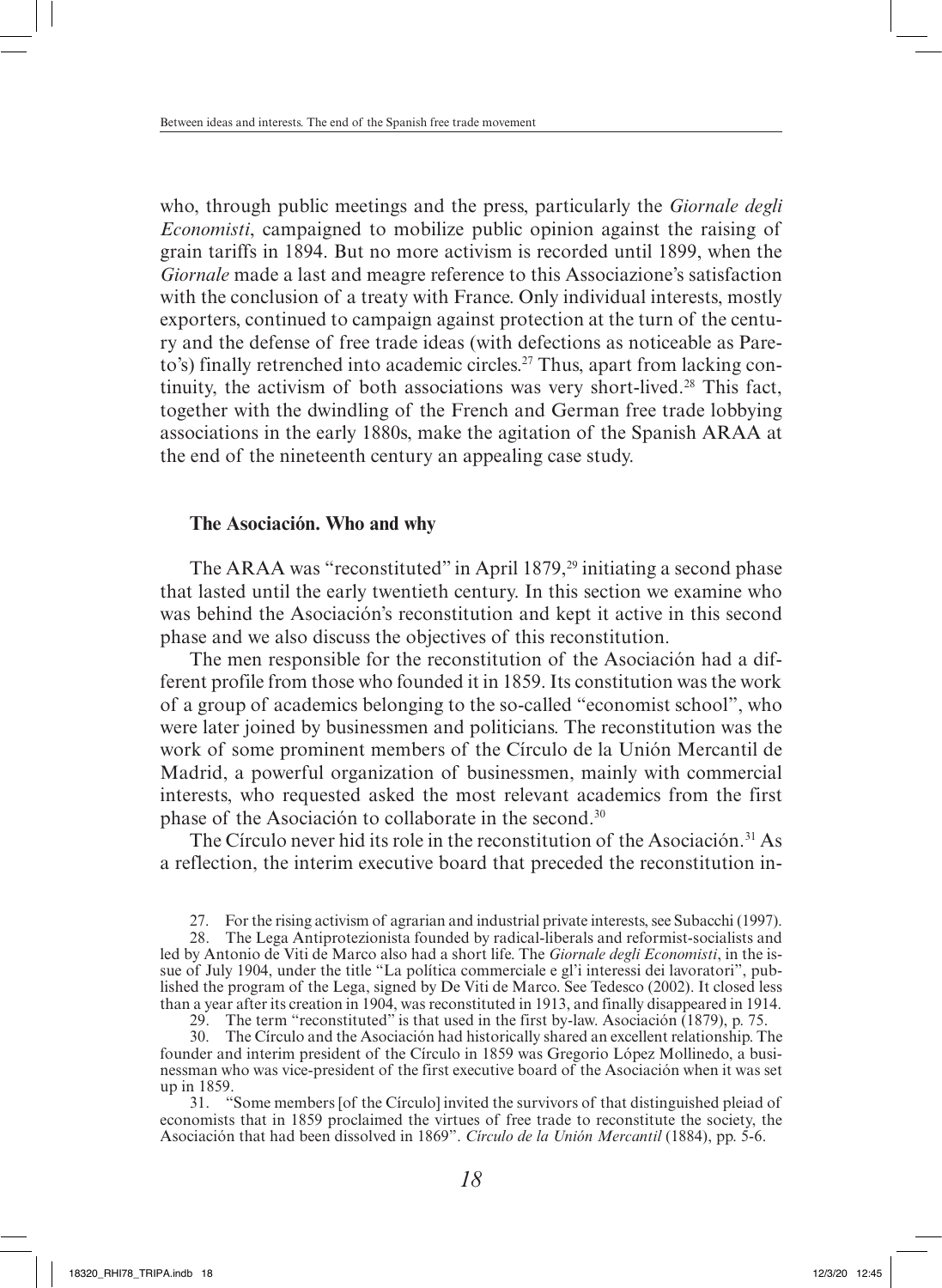cluded three members of the Círculo (one of them being the president), a journalist, and only one member of the old Asociación, the former general secretary, Gabriel Rodríguez.<sup>32</sup> At the outset, the absence of Figuerola and other renowned members of the Asociación from the interim executive board caused some surprise.<sup>33</sup> Some newspapers even spoke of disagreement among the free traders, reminiscent of the dissensions that had led to ARAA's dissolution in 1869.34 However, with respect to the act of reconstitution, which took place on 16 April 1879 at the Círculo, no tension was reported. Figuerola accepted the vice-presidency and the most significant figures of the Asociación from the first phase joined the executive committee, initially presided over by Gabriel Rodríguez. The Círculo held the majority in the first executive committee, maintaining its good representation thereafter (Appendix 1), although it is true that the former leaders of the Asociación soon regained public prominence.

A second difference concerning the reconstituted Asociación was the greater homogeneity in the social and political members' profiles. In the first phase of its existence, from 1859 to 1869, political, social and professional pluralism characterized the ARAA. It involved all the liberal political parties, from the most conservative to the most progressive and the first executive board was fairly politically balanced, with a former conservative finance minister, Pastor, being its first president. Socially, the executive board was also noticeably plural, including politicians, professionals (university teachers, lawyers, and journalists) and businessmen (financiers, railway owners, commercial interests), although there were very few industrialists.

Nevertheless, the reconstitution of the Asociación in 1879 meant a general reduction in its pluralism and ever more homogeneity among its most important members. Socially, the group of businessmen was made up almost entirely of those with commercial interests, who were also members of the Círculo. Politically, at the end of the Asociación's life, the majority of its members, including businessmen, were left-wing liberals or republicans. Few conservatives and moderate liberals joined the Asociación in this second phase, and the few who joined soon left.

32. Gabriel Rodríguez had a close relationship with the Círculo, where he gave conferences regularly and of which he became an honorary member. He was even a candidate for the Congress in 1881 as part of the "candidacy for trade" (candidatura del comercio) that the Círculo supported. The other members were the president of the Círculo, Julián Prats, the executives Bonifacio Ruiz de Velasco and Ildefonso Trompeta, and the journalist Eduardo García Díaz. Prats and Ruiz de Velasco became vice-presidents and Trompeta and García Díaz secretaries in the first executive committee. *El Globo*, 12 April 1879.

33. *El Imparcial*, 12 April 1879. Moret, Echegaray, Sanromá and Bona were the missing names mentioned.

34. *La Época* said that Ruiz de Velasco proposed Figuerola as president of the interim executive board, but the rest of the Círculo's members preferred Gabriel Rodríguez, 14 April 1879.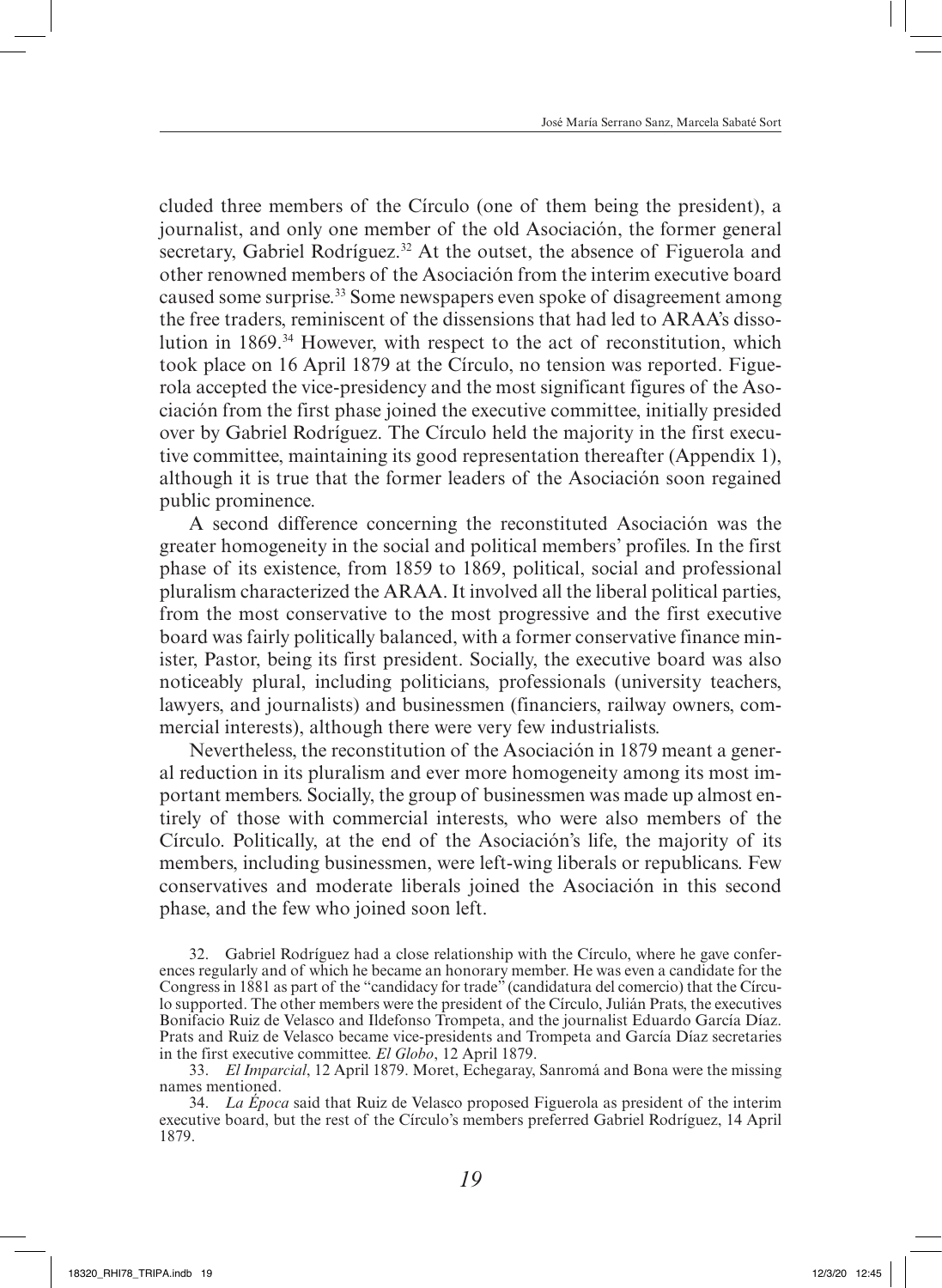Proof of the homogeneity among its most important members are the examples of Laureano Figuerola and Gabriel Rodríguez, both having occupied the relevant posts of vice-president and general secretary, respectively, in the first phase of the Asociación and both becoming presidents (Figuerola from 1883) in the second phase. They shared many features. They were professors, they declared themselves radical in economy and, politically, they claimed to be progressist democrats before and republicans during the Bourbon monarchy. Figuerola and Gabriel Rodríguez had held important political positions during the Sexenio Revolucionario (1868-1874), the former having been president of the Senate, finance minister, MP and senator, the second vice-minister of finance under Figuerola, MP and senator.<sup>35</sup> It is true that the general secretaries, Gumersindo de Azcárate and Ildefonso Trompeta (from 1886), were apparently different. Azcárate belonged to the academic world and Trompeta was a commercial businessman. However, like the presidents of the Asociación, the two were active republicans (Azcárate was an MP for many years) and always strongly opposed the governmental conservative and liberal parties. To sum up, in the second phase of the Asociación, its four most representative members were outside the core of the political system.

Importantly, this social and political homogeneity extended to the nucleus of the 23 most significant people (Table 1). They included those who occupied the main posts (president, vice-president, and general secretary) along with others who intervened most frequently (on at least five occasions) in the activities organized by the Asociación or in external activities on behalf of the Asociación.36 This nucleus was made up of 12 professionals and 11 businessmen. The former led the open meetings and were in charge of reporting on commercial issues before official commissions of enquiry. The latter provided the Asociación with funding, and connections with the press and the administrative structure, since all the secretaries, treasurers and accountants came from the Círculo.

Ten lawyers and two engineers constituted the group of professionals. Of these 12 members, five worked as lawyers, five were professors, one lived off private wealth, and the other was a journalist. However, politics was the main interest of them all, which is evident in the fact that they were all MPs or senators for varying lengths of time. In fact, seven members of this group were continuously present in the Congress or the Senate during this second phase,

<sup>35.</sup> After the Restoration of the Bourbon monarchy in 1875, Figuerola and Gabriel Rodríguez ran several times for election as congressmen with the Republican party, but were never elected. Moreover, as we have already mentioned, the second ran for election in 1881 with the candidatura del comercio, promoted by the Círculo, together with the president of the Círculo and treasurer of the Asociación, Domingo Peña Villarejo.

<sup>36.</sup> Executive boards had 55-56 members in this second phase. A list of the members of each executive board can be found in Appendix 1.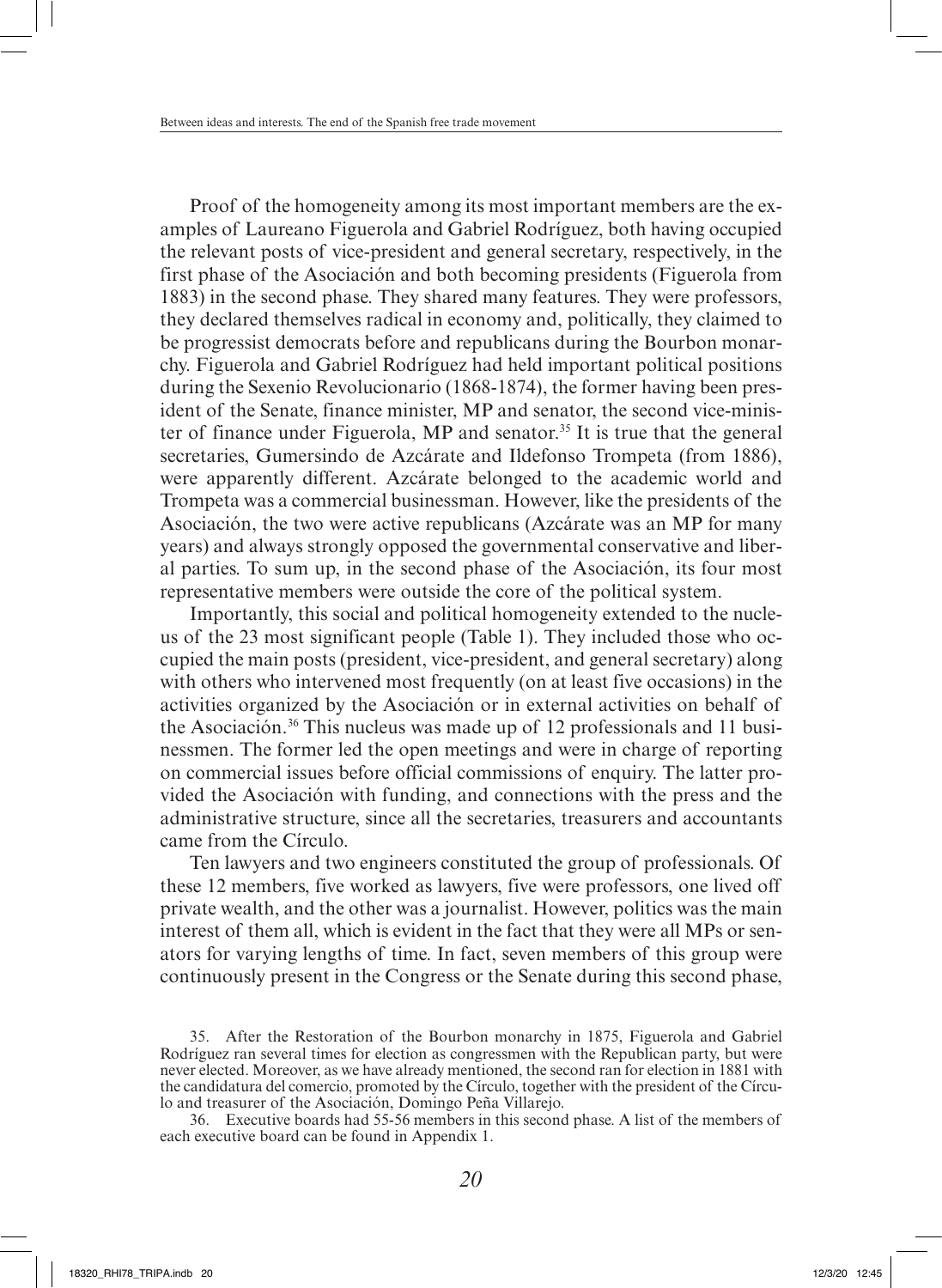|                        | Post within        |                                       | Meetings ARAA (no.)           | Post within    |                         | Political          |                         | Political post                    |
|------------------------|--------------------|---------------------------------------|-------------------------------|----------------|-------------------------|--------------------|-------------------------|-----------------------------------|
| Name                   | <b>ARAA</b><br>the | Presidency                            | Interventions                 | Circulo<br>the | Profession<br>1879-1903 | 1879-1903<br>party | 1879-<br>1903           | Before 1879/<br><b>After 1903</b> |
|                        |                    |                                       | Professionals and politicians |                |                         |                    |                         |                                   |
| L. Figuerola           | VP-P               | 15                                    | 5                             |                | ൨                       | Œ                  | $\mathsf I$             | PS, M, MP, S, JA                  |
| G. Rodríguez           | P-VP               | 5                                     | 15                            |                | 군                       | Œ                  | T                       | $MP-S$                            |
| J.M. Sanromá           | $\geq$             | $\begin{array}{c} \hline \end{array}$ |                               |                | ≏                       | Œ                  | $\leq$                  | MP-JA                             |
| S. Moret               | $\overline{5}$     | I                                     | $\overline{C}$                |                | P-Pol                   | Ε                  | PC-M-MP                 | PM-M-MP                           |
| M. Pedregal            | $\frac{p}{q}$      | $\mathbf{\Omega}$                     | 얻                             |                | $L-Pol$                 | Œ                  | $\overline{\mathbb{M}}$ | $M-MP$                            |
| S. Ruiz Gómez          | $\bar{z}$          | I                                     | $\mathbf{\Omega}$             |                | $L-Pol$                 | Ε                  | $8-10$                  | $M-MP$                            |
| J. López Puigcerver    | $\geq$             | I                                     | $\mathbf{\Omega}$             |                | $L-Pol$                 | $\exists$          | $M-MP$                  | $\frac{P}{\geq}$                  |
| Aguilar de Campoo (m.) | $\geq$             | $\overline{\phantom{a}}$              | $\overline{1}$                |                | $I-B-Pol$               | ں<br>ـا            | $M-MP-S-$<br>$\leq$     |                                   |
| G. Azcárate            | $GS-VP$            | I                                     | ဗ္                            |                | P-Pol                   | Œ                  | $\frac{p}{\leq}$        |                                   |
| A. Aguilera            | >                  | $\begin{array}{c} \hline \end{array}$ | ო                             |                | $L-Pol$                 | $\exists$          | $M-MP-S$                |                                   |
| J. Costa               | >                  | T                                     | 4                             |                | ┙                       | Œ                  | $\frac{P}{\leq}$        |                                   |
| Fco. Calvo y Muñoz     | ပ                  | I                                     | ო                             |                | っ                       | ┙                  | $\overline{\mathbb{R}}$ |                                   |
|                        |                    |                                       |                               |                |                         |                    |                         | (Continued on the next page)      |

TABLE 1 • Core members of the Asociación (ARAA)<br>(Presidents, vice-presidents, general secretaries, and members with more interventions in meetings) (Presidents, vice-presidents, general secretaries, and members with more interventions in meetings) **TABLE 1** ▪ *Core members of the Asociación (ARAA)*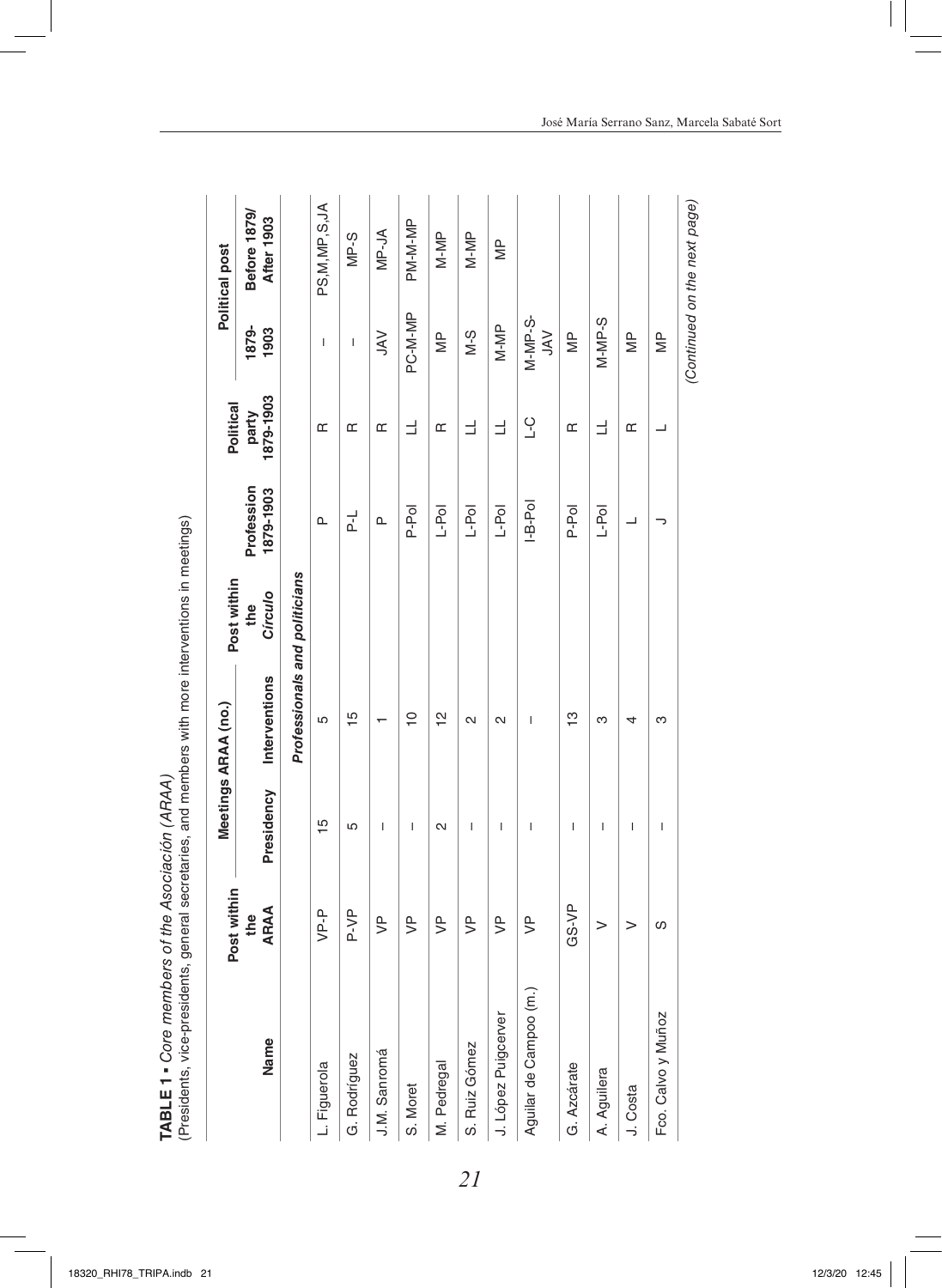| Name                                                                                                                                                                                                                                   | Post within<br>the |                          | Meetings ARAA (no.)                                             | Post within<br>the | Profession<br>1879-1903 | Political<br>party |                                                                                                                                                                                                                                                                                                                                                                                  | Political post                           |
|----------------------------------------------------------------------------------------------------------------------------------------------------------------------------------------------------------------------------------------|--------------------|--------------------------|-----------------------------------------------------------------|--------------------|-------------------------|--------------------|----------------------------------------------------------------------------------------------------------------------------------------------------------------------------------------------------------------------------------------------------------------------------------------------------------------------------------------------------------------------------------|------------------------------------------|
|                                                                                                                                                                                                                                        | <b>ARAA</b>        | Presidency               | Interventions                                                   | Círculo            |                         | 1879-1903          | 1879-<br>1903                                                                                                                                                                                                                                                                                                                                                                    | <b>Before 1879/</b><br><b>After 1903</b> |
|                                                                                                                                                                                                                                        |                    |                          | <b>Businessmen</b>                                              |                    |                         |                    |                                                                                                                                                                                                                                                                                                                                                                                  |                                          |
| F. Bona                                                                                                                                                                                                                                | $\overline{5}$     |                          | 5                                                               |                    | ≃                       | ≏                  | $\begin{array}{c} \rule{0pt}{2.5ex} \rule{0pt}{2.5ex} \rule{0pt}{2.5ex} \rule{0pt}{2.5ex} \rule{0pt}{2.5ex} \rule{0pt}{2.5ex} \rule{0pt}{2.5ex} \rule{0pt}{2.5ex} \rule{0pt}{2.5ex} \rule{0pt}{2.5ex} \rule{0pt}{2.5ex} \rule{0pt}{2.5ex} \rule{0pt}{2.5ex} \rule{0pt}{2.5ex} \rule{0pt}{2.5ex} \rule{0pt}{2.5ex} \rule{0pt}{2.5ex} \rule{0pt}{2.5ex} \rule{0pt}{2.5ex} \rule{0$ | MP-JA                                    |
| J. Prats                                                                                                                                                                                                                               | $\overline{5}$     | T                        | $\overline{\phantom{a}}$                                        | ൨                  | m                       | ≏                  | <b>NAL</b>                                                                                                                                                                                                                                                                                                                                                                       |                                          |
| P. de Pereda                                                                                                                                                                                                                           | $\overline{5}$     | I                        | I                                                               | ≏                  | $\omega$                | $\Omega$           | I                                                                                                                                                                                                                                                                                                                                                                                | $\frac{P}{\geq}$                         |
| M. S. Muniesa                                                                                                                                                                                                                          | $\overline{5}$     | I                        | I                                                               | ൨                  | $\mathbf{a}$            | 군                  | Ψb                                                                                                                                                                                                                                                                                                                                                                               |                                          |
| C. Prast                                                                                                                                                                                                                               | $\overline{5}$     | $\overline{\phantom{a}}$ | $\overline{\phantom{a}}$                                        | ൨                  | B-Pol                   | $\circ$            | $\frac{\rho}{\Xi}$                                                                                                                                                                                                                                                                                                                                                               |                                          |
| B. Ruiz de Velasco                                                                                                                                                                                                                     | $\overline{P}$     | I                        | I                                                               | >                  | B-Pol                   | O                  | <b>MP-JAV</b>                                                                                                                                                                                                                                                                                                                                                                    | $\leq$                                   |
| I. Trompeta                                                                                                                                                                                                                            | S-GS               | $\overline{1}$           | I                                                               | >                  | B                       | Œ                  | $\leq$                                                                                                                                                                                                                                                                                                                                                                           |                                          |
| J.M. Alonso de Beraza                                                                                                                                                                                                                  | $\rm{~}$           | I                        | ო                                                               | $\rm{~}$           | P-1                     | Œ                  | $\geqslant$                                                                                                                                                                                                                                                                                                                                                                      | $\equiv$                                 |
| A. Aura Boronat                                                                                                                                                                                                                        | >                  | I                        | ო                                                               |                    | B-J-Pol                 | R-LL               | Ψb                                                                                                                                                                                                                                                                                                                                                                               | ψ                                        |
| J. Ruiz de Castañeda                                                                                                                                                                                                                   | $\geq$             | I                        | Ξ                                                               | >                  | r<br>ए                  | ≏                  | I                                                                                                                                                                                                                                                                                                                                                                                |                                          |
| M. Zapatero                                                                                                                                                                                                                            | $\geq$             | T                        | $\infty$                                                        | >                  | ٦,                      | $\Omega$           | I                                                                                                                                                                                                                                                                                                                                                                                |                                          |
| Posts within the ARAA and the Circulo: P: President; VF: Vice-president; V: Speaker; GS: General Secretary; S: Secretary<br>Profession: P: Professor; B: Businessman; L: Lawyer; I: Engineer; J: Journalist. Pol: Politician<br>Notes: |                    |                          |                                                                 |                    |                         |                    |                                                                                                                                                                                                                                                                                                                                                                                  |                                          |
| Political party: R: Republican;                                                                                                                                                                                                        |                    |                          | D: Democrat; LL: Left-wing liberal; L: Liberal; C: Conservative |                    |                         |                    |                                                                                                                                                                                                                                                                                                                                                                                  |                                          |

Political post: PM: Prime Minister; PC: President of the Congress; PS: President of the Senate; M: Minister; MP: Member of Parliament; S: Senator; JA: Junta de Aranceles;

Political post: PM: Prime Minister; PC: Pesident of the Congress; PS: President of the Senate; M. Minister; MP: Member of Parliament; S: Senator; JA: Junta de Aranceles;<br>JAV: Junta de Aranceles y Valoraciones

JAV: Junta de Aranceles y Valoraciones

*22*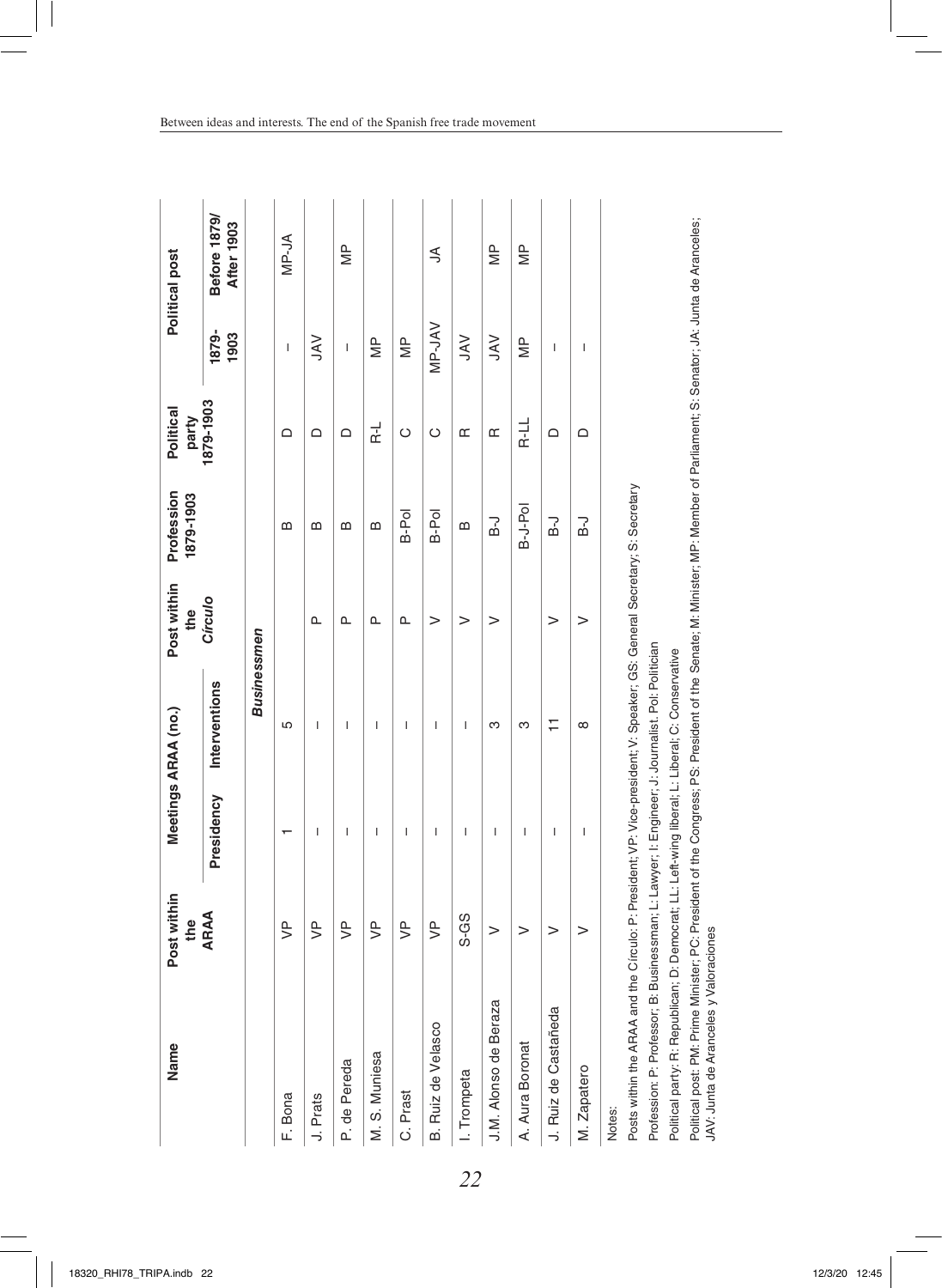five of whom became ministers and one, Segismundo Moret, even reached the presidency.37 Their ideology differed little, ranging between progressive liberalism and democratic radicalism, and they were members of the left-wing liberal and republican parties.<sup>38</sup>

The older members of this group of professionals had been part of the Asociación in its first phase, they all belonged to the "economist school", and they were full supporters of economic liberalism in the extreme version of the French optimistic school. Moreover, several of them were honorary members of the Cobden Club (Figuerola, Rodríguez, Sanromá, and Moret, among others). Their affinity with this club is clear in the words of Gabriel Rodríguez when, at a dinner at the Círculo, he proposed "a toast in honor of the Cobden Club, the society that scares the protectionists so much and whose motto is ours: free trade, peace, and goodwill among the Nations".39

Almost all of the second group of 11 businessmen in the nucleus of the Asociación were members of the Círculo.<sup>40</sup> Four presidents of the Círculo were vice-presidents of the Asociación and other members of the Círculo's board played an active role in the free trade movement. Most members of the Círculo had commercial businesses, although there were also some real estate and newspaper businessmen.<sup>41</sup> At the time, this organization was very active. It helped to promote the creation of chambers of commerce in 1886 and organized three commerce congresses and the setting up of a Liga Nacional de Contribuyentes (National League of Taxpayers). Politically, its members were also quite active and some of them were MPs. More than once, the Círculo itself presented a list of candidates for election to Congress and obtained one seat in 1896. Ideologically, this group was also dominated by radical liberals

37. Undoubtedly, Moret was the most important political figure in the Asociación. He was a minister 12 times and, as well as president of the Congress, he was prime minister three times (in 1905, 1906, and 1909). Among the five ministers of the Asociación, two (López Puigcerver and Aguilera) belonged to Moret's inner circle.

38. They also participated in progressive movements, such as abolitionism, and promoted secular teaching. Figuerola was the first dean of the Institución Libre de Enseñanza, established in 1876. The Institución had, in members of the Asociación such as Gabriel Rodríguez, Azcárate, Sanromá, Costa, Moret and Pedregal, its main promoters and teachers. Other members of the ARAA were businessman who, like Aura or Julián Prats, supported the Institución. Prats contributed "with pecuniary funds and substantial loans" to the Institución, according to his necrology. *Boletín de la Institución Libre de Enseñanza*, no. 7, 1883. On the role of Aura, see Cacho Viu (1962), p. 430.

39. Círculo (1884), p. 20. The Asociación had published a book to honor Cobden in 1865, the year of his death.

40. Only two of them did not belong to the Círculo, a well-known financier, Félix Bona, who had been vice-president of the Asociación in the first phase and became vice-president again in the second, and a Valencian industrialist, Aura, who took up journalism and politics, firstly as a possibilist republican and, later, as a liberal.

41. Juan Ruiz Castañeda and Manuel Zapatero were businessmen in Madrid, but they also had interests in the newspaper business and wrote for different papers assiduously, to the point of being sometimes taken for journalists.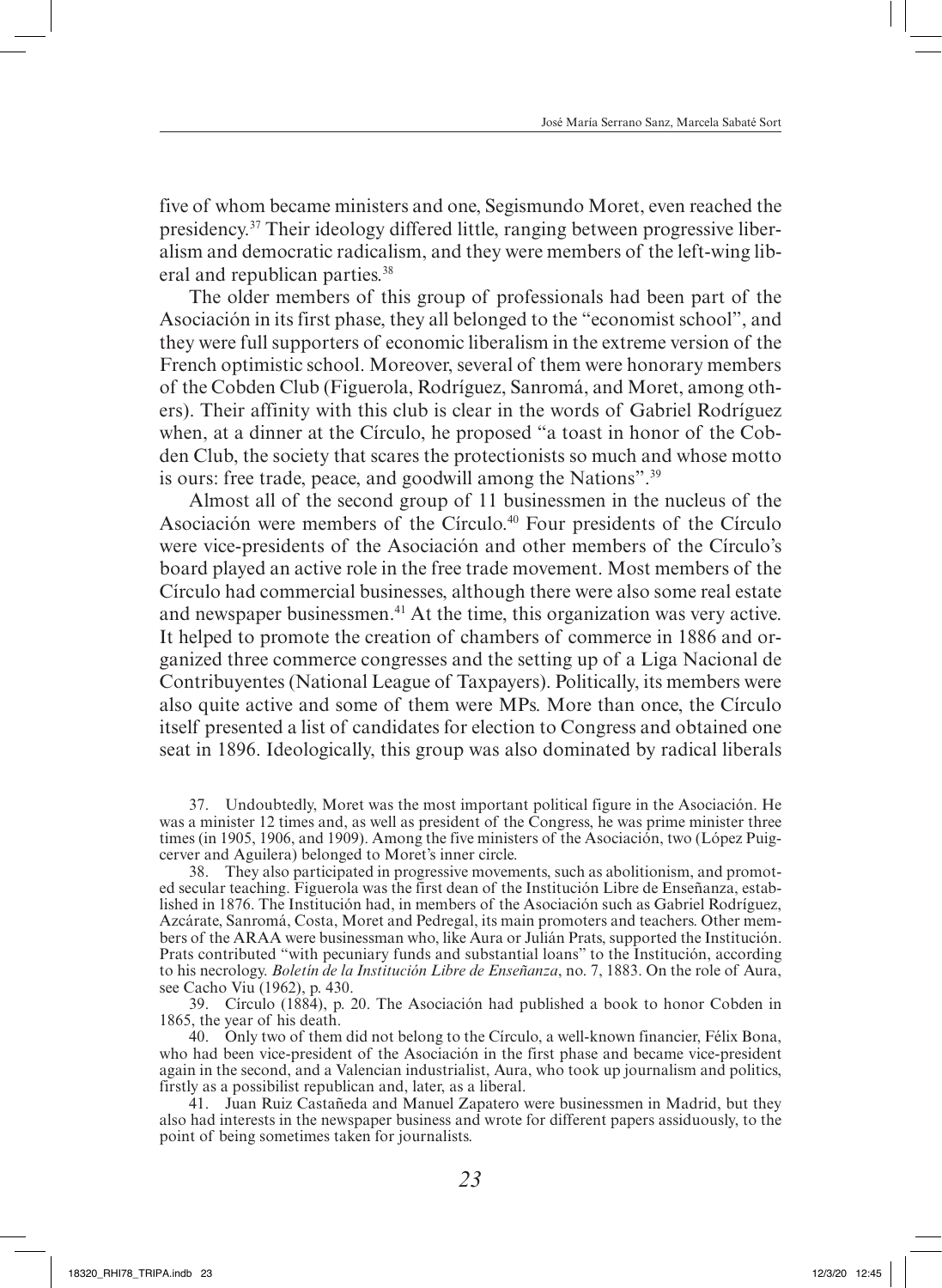and republicans. It is true that initially it presented a more varied composition than that of the professionals, since there were two conservative MPs, but they abandoned the Asociación in the late 1880s.<sup>42</sup>

Over time, the ideological similarities between the two groups led to a certain loss of influence for the Asociación, despite having several ministers among its members. From the beginning of the second phase, the ARAA had been aware of the risk of losing political influence and made an effort to present itself as neutral. In 1880, Gabriel Rodríguez boasted that the Asociación was made up of people "representing all the Spanish political parties".<sup>43</sup> Things would soon change. Cánovas del Castillo accepted protectionism as a partisan tenet in the late 1880s and, thereafter, no members of the conservative party would form part of the executive board.<sup>44</sup> Moreover, in the early 1890s, the majority of the Liberal party accepted the shift towards protection fostered by the conservatives. Convincing proof of this change in attitudes is the fact that the protectionist bill passed by the conservatives in 1891 was not repealed when the liberals returned to government in 1892, with Sagasta as prime minister.

Moving on to the motive for reconstituting the Asociación, according to the circular sent by the executive board to its ex-members, the reason was the Spanish protectionist attempt to make us "retrace our steps on the path to free trade". 45

In 1879, the turning point towards protection for continental Europe, Spain found itself in a transitory situation. The tariff of 1869 was still in force, although with two significant amendments introduced in 1875 by the first government of the restored Bourbon monarchy.46 The first amendment meant the suspension of the tariff reduction that, according to the so-called fifth base, should have taken place in  $1875<sup>47</sup>$ . The suspension was justified with references to the ongoing Spanish civil war (the Carlist War, 1872-1876). The second amendment consisted of passing a new double column tariff in 1877. There was a first column of duties coinciding with the duties of the 1869 tariff and a second column of slightly lower duties only to be applied to the

42. These two MPs were Carlos Prast and Bonifacio Ruiz de Velasco.

43. *Asociación* (1880a), p.8.

44. Gabriel Rodríguez himself recognized the relevance of this fact by declaring, "Such is the authority of Mr Cánovas, that his solemn speech on 5 February 1888 was enough for some very learned members of the Asociación to leave it, even though these members had belonged to it since its foundation in 1859 and had taken an active and principal part in its activities". Gabriel Rodríguez (1891), p. 250.

- 45. *Asociación* (1879), p. 78.
- 46. See Serrano Sanz (1987).

47. The law that approved the 1869 bill established, in its fifth base, that on 1 July 1875 all the duties between  $15\%$  and  $20\%$  ad valorem would be reduced to  $15\%$ . Duties above  $20\%$ were planned to be lowered to 15% through three one-third reductions to be applied in July 1875, 1878, and 1881.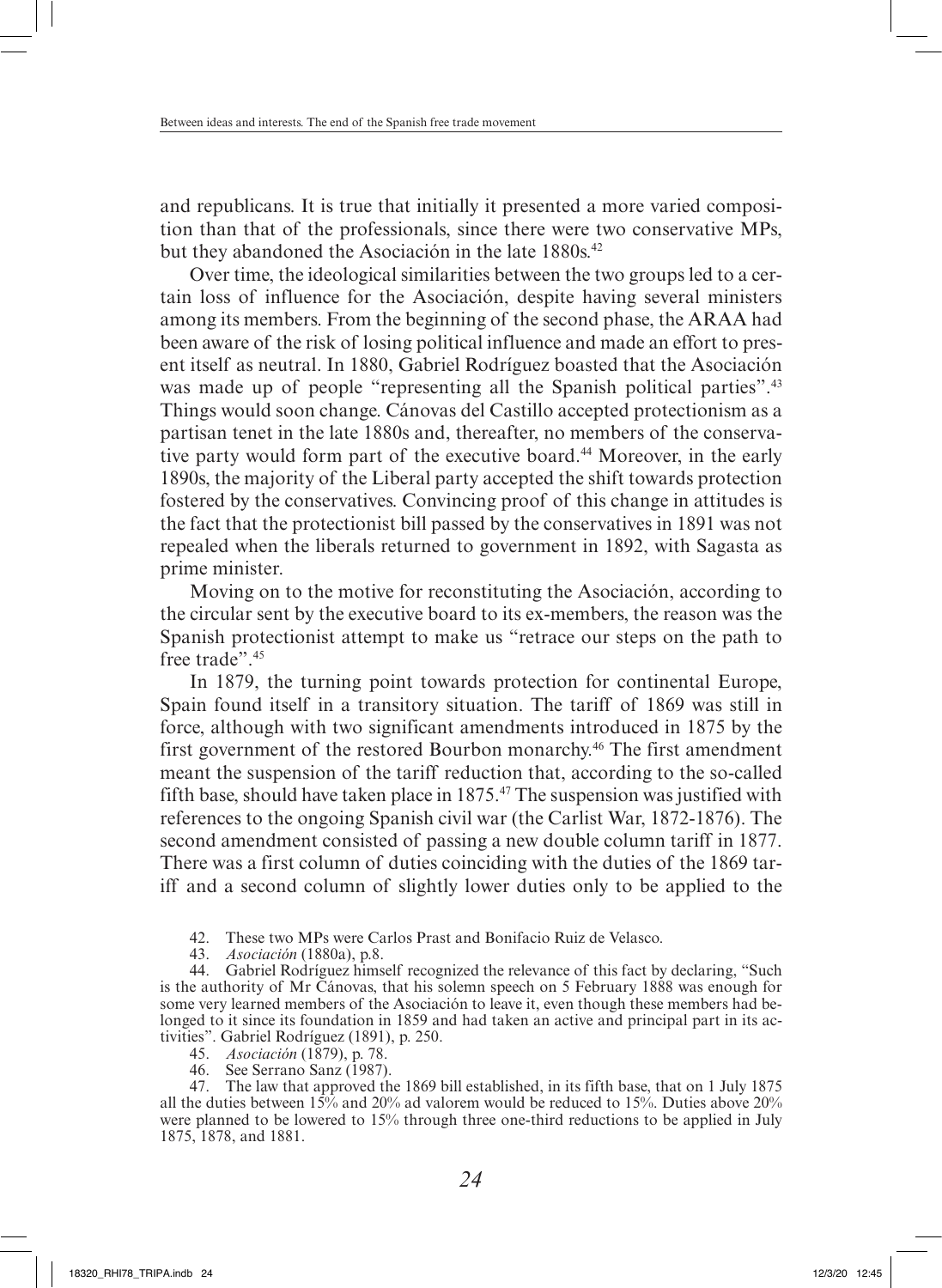countries that, in exchange, had signed trade treaties with Spain. Through these two amendments, the movement towards free trade that was unilaterally planned in 1869 turned into reciprocity, of which the treaty with France is a good example. On the basis of the 1877 bill, Spain negotiated a treaty with France in that same year. In exchange for reduced duties in the second column, Spain achieved a substantial reduction on wine duties that, coinciding with the advance of the phylloxera plague in France, implied a remarkable increase for Spanish exports.

This was the situation prevailing in 1879 when the ARAA was reestablished. The first issue to address was the defense of the unilateral tariff reduction planned in the fifth base of 1869, still in suspension. There was strong concern about the high barriers to grain imports, which caused serious problems in years of bad harvest, and there were also calls for a free trade agreement between Spain and its colonies (Cuba, Puerto Rico, and the Philippines).

But the Asociación was not only worried about the internal situation. The shift of continental Europe towards protection due to "the doubts and weakness" shown by some countries regarding free trade, led to fears that the situation could be used in Spain to argue in favor of reinforcing trade barriers.<sup>48</sup> In the first meeting of the Asociación in 1879, Moret spoke of "a certain resurrection of the spirit of protection",<sup>49</sup> with origins in Germany, the USA and some British colonies, such as Australia. In his view, the reigniting of protectionism was mainly a reaction to the crisis: since the widespread economic depression had started in a relatively low protectionist framework, protection was argued to be the solution.<sup>50</sup>

#### **The Asociación. Arguments and campaign**

The ultimate goal of the Asociación, according to its by-laws, was to win over public opinion to the idea of reducing tariffs until they became mere fiscal revenues, although its most renowned members declared themselves in favor of the absolute suppression of customs. Fiscal duties had been established at a 15% ad valorem maximum in 1869 but, in a meeting in November 1882, Figuerola declared that, thereafter, the Asociación would defend a 10% max $imum<sup>51</sup>$ 

48. *Asociación* (1879), p. 52.

49. *Asociación* (1879), p. 53.

50. *Asociación* (1879), p. 53.

51. This was the demand of Gabriel Rodríguez and the most radical members of the Asociación when discussing the 1869 bill. Based on his agreement with Prim, Figuerola always discarded this option**.**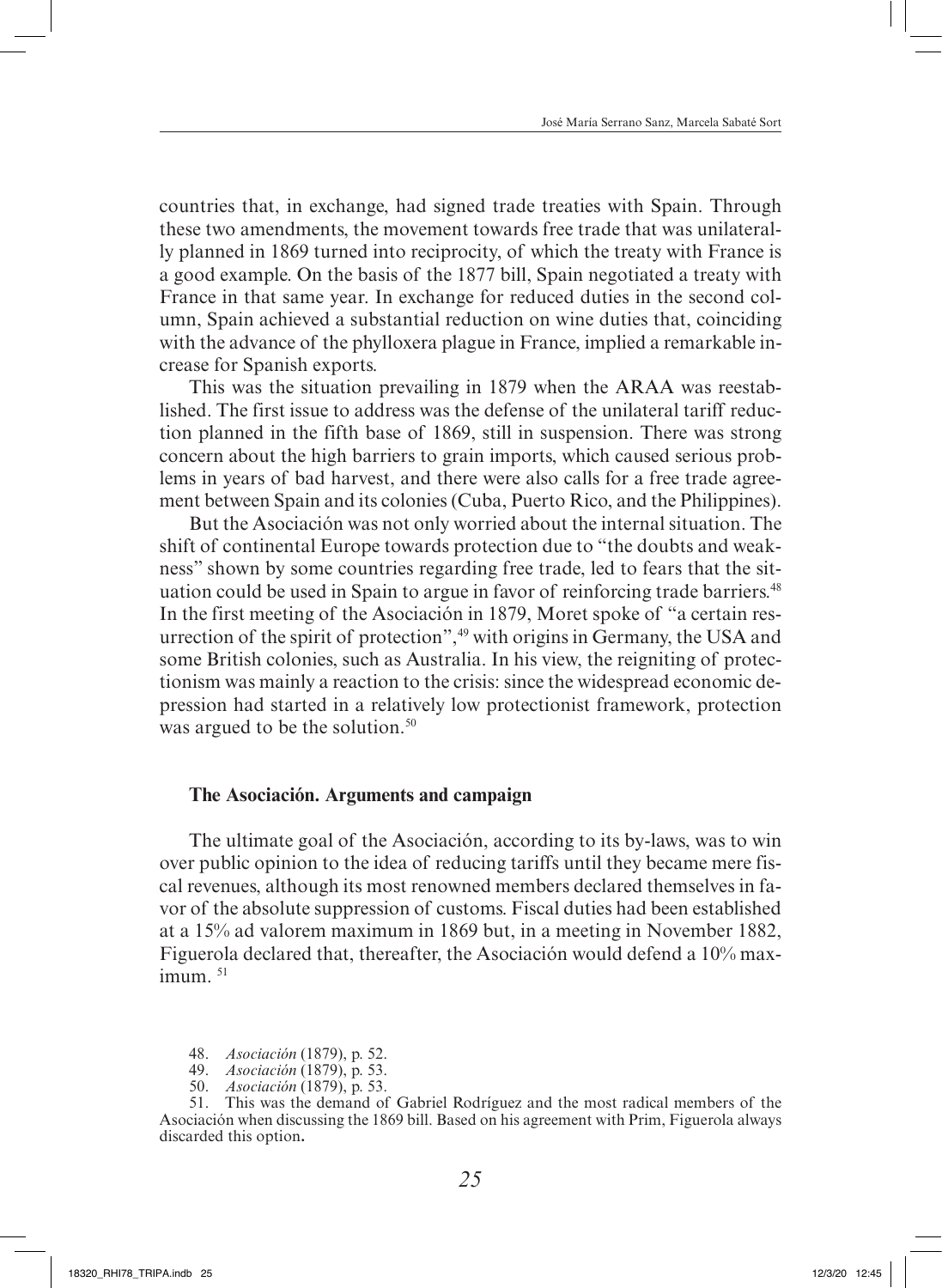To achieve this 10% maximum, the Asociación described itself as fully "possibilist", meaning that while its members were ideally in favor of unilateral liberalization and, consequently, opposed to reciprocity, they all accepted the interchanging of tariff reductions through negotiation. Any tariff reduction, even if it came through "wandering paths", as Figuerola put it, was welcome. According to Gabriel Rodríguez, "The Asociación, which knows that it cannot be done overnight is taking and accepting, without ever lowering its flag, everything that gets it closer to the goal to which its efforts are addressed. Our formula is, thus, to take everything within our reach and keep on asking for more".52

The activism of the Asociación intensified in 1882, when a new treaty with France started to be negotiated. This treaty, approved in May, basically consisted of offering the first reduction planned in the fifth base of 1869. Importantly, these lower duties would end up constituting the second column of the new bill passed in 1882, which, in turn, was offered to the majority of countries with which Spain signed trade treaties in the  $1880s$ <sup>53</sup> In this way, reductions through treaties looking for reciprocity became the central element of Spanish commercial policy. The opposition of the Spanish protectionist industrialists to the treaty with France in 1882 and with the UK in 1884 was intense, as was the campaign of the Asociación in favor of opening up, which, by then, as already explained, had already accepted reciprocity as the lesser evil. Therefore, the combination of treaties with Europe, the reduction of duties on imports from the colonies, and a law that sought to compensate industrialists by reducing duties on the imports of raw materials pushed Spain on a path towards commercial liberalization throughout the 1880s.

With the aim of reducing tariff barriers, the ARAA used three channels to create opinion and influence policy makers. First, the Asociación organized public meetings to propagate the free trade message, including recurrent invitations to protectionist figures to participate in debates. In the phase that opened in 1879, the Asociación organized 23 meetings in different theatres of Madrid, in which 47 pro free-trade speakers participated, some of them debating with ten pro-protection speakers.<sup>54</sup> All these meetings took place between 1879 and 1893 and the frequency varied depending on the controversy of current issues.55 For example, there were four meetings in 1882, while in 1888 and 1889 there were none. The issues addressed were quite specific at the

52. *Asociación* (1885a), p.59.

53. By 1888, Spain had signed treaties with all the countries in continental Europe and with the UK. All these treaties included the Most Favored Nation clause. With countries such as France, Germany, Italy, Sweden, and Switzerland, the treaty meant an interchange of reductions on the duties established in the second column.

54. See Appendix 2.

55. After 1893, although the press advertised the Asociación's intention of calling a new meeting, no more have been found.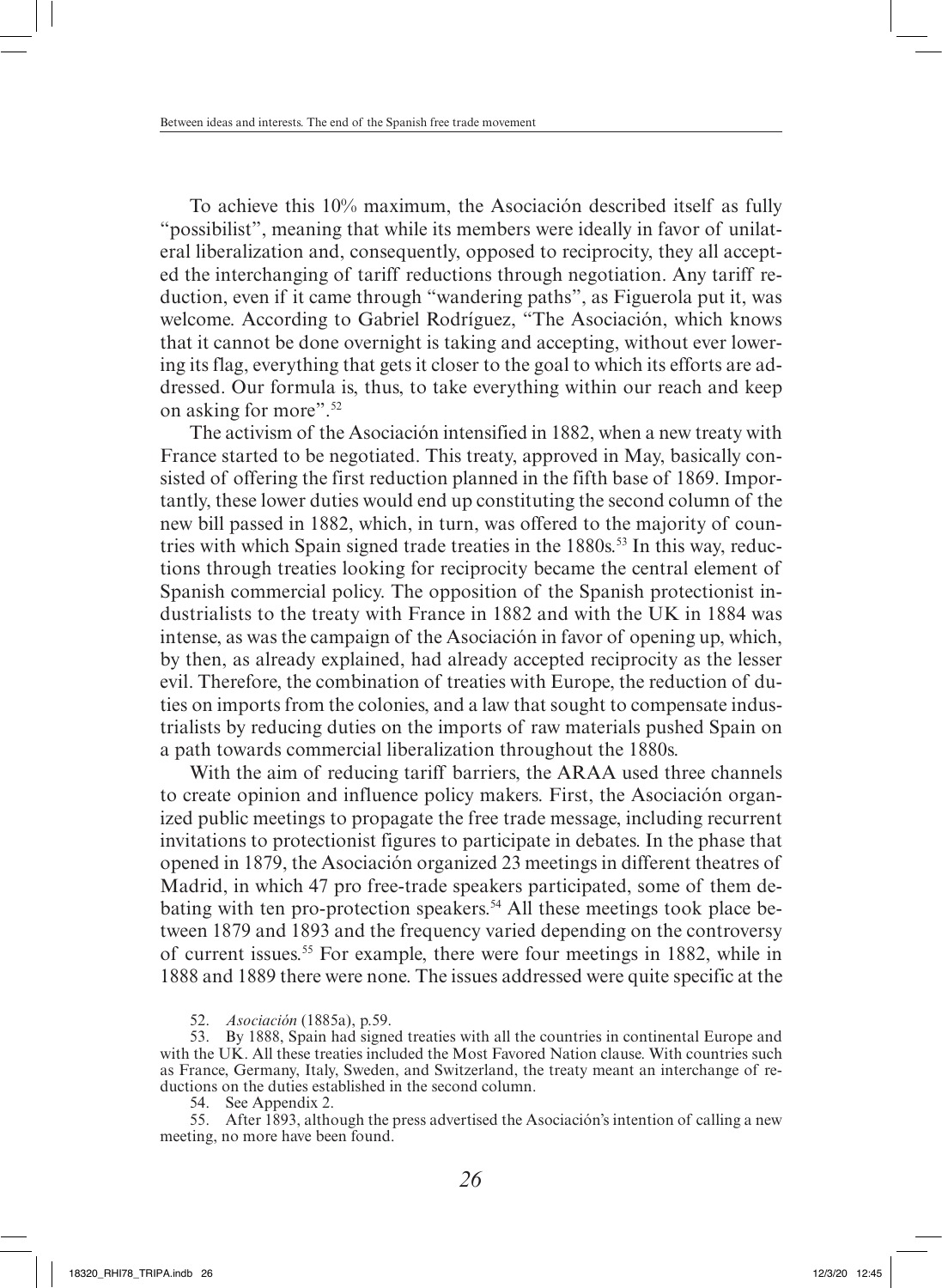beginning (grain tariffs, trade treaties, fifth base), but gradually broadened to cover trade policy as a whole. From the beginning, the members of the reconstituted Asociación saw their task as a response to this revival of protectionism, a "battle against the economic reaction".56 In fact, several of the Asociación's open meetings followed meetings previously held in defense of protection, such as those opposing the treaty with France in 1882, those against the treaty with the UK in 1885 –when the executive board favored the idea of a permanent session, if necessary – and the meetings of the iron industrialists asking for higher tariffs in 1893.

The second way to create opinion in favor of free trade were publications and the frequent involvement of its members, on behalf of the Asociación, in public acts. The contents of the Asociacion's meetings were immediately published as leaflets –including the protectionist presentations – in a series called "Recent publications on free trade". The series also included several books by members of the Asociación (by Figuerola and Gabriel Rodríguez, among others) and a few translations of foreign pro-free-trade authors (Fawcett, Mallet, Molinari).<sup>57</sup> Members of the Asociación regularly collaborated, on its behalf, in the economic and non-economic press. Furthermore, the Asociación was represented in congresses and courses, for example, in conferences of the Círculo de la Unión Mercantil during the 1880s, in the Congreso de Agricultores y Ganaderos in 1881, the Congreso Nacional Mercantil and the Congreso de Vinicultores in 1886, and the Congreso Económico Nacional in 1888, among others.

Finally, the third channel of influence was the participation of the Asociación before government agencies, which could be of two types. Either the Asociación led the way and proposed changes in trade policy before parliament or it participated whenever the state asked for advice on the issue. In the first case, seven proposals were presented by the Asociación demanding, among other actions, the application of the fifth base and free grain imports. In the second case, the Asociación took part in the Información de la Comisión para el estudio de las industrias lanera y naviera in 1879 (Report of the Commission to study the wool and shipping industries) and in the two most important official reports of the 1880s, those of the Comisión para el estudio de la Crisis Agrícola y Pecuaria (the Commission to study the agricultural and livestock crisis) in 1886, and the Comisión para el estudio de la Reforma Arancelaria y los Tratados de Comercio (the Commission to study the tariff reform and trade treaties) in 1889. The Asociación also reported on trade related questions at the request of the Congress and the Senate in the 1880s and early 1890s.

- 56. *Asociación* (1891), p. 44.
- 57. Fawcett (1879), Mallet (1879) and Molinari (1891).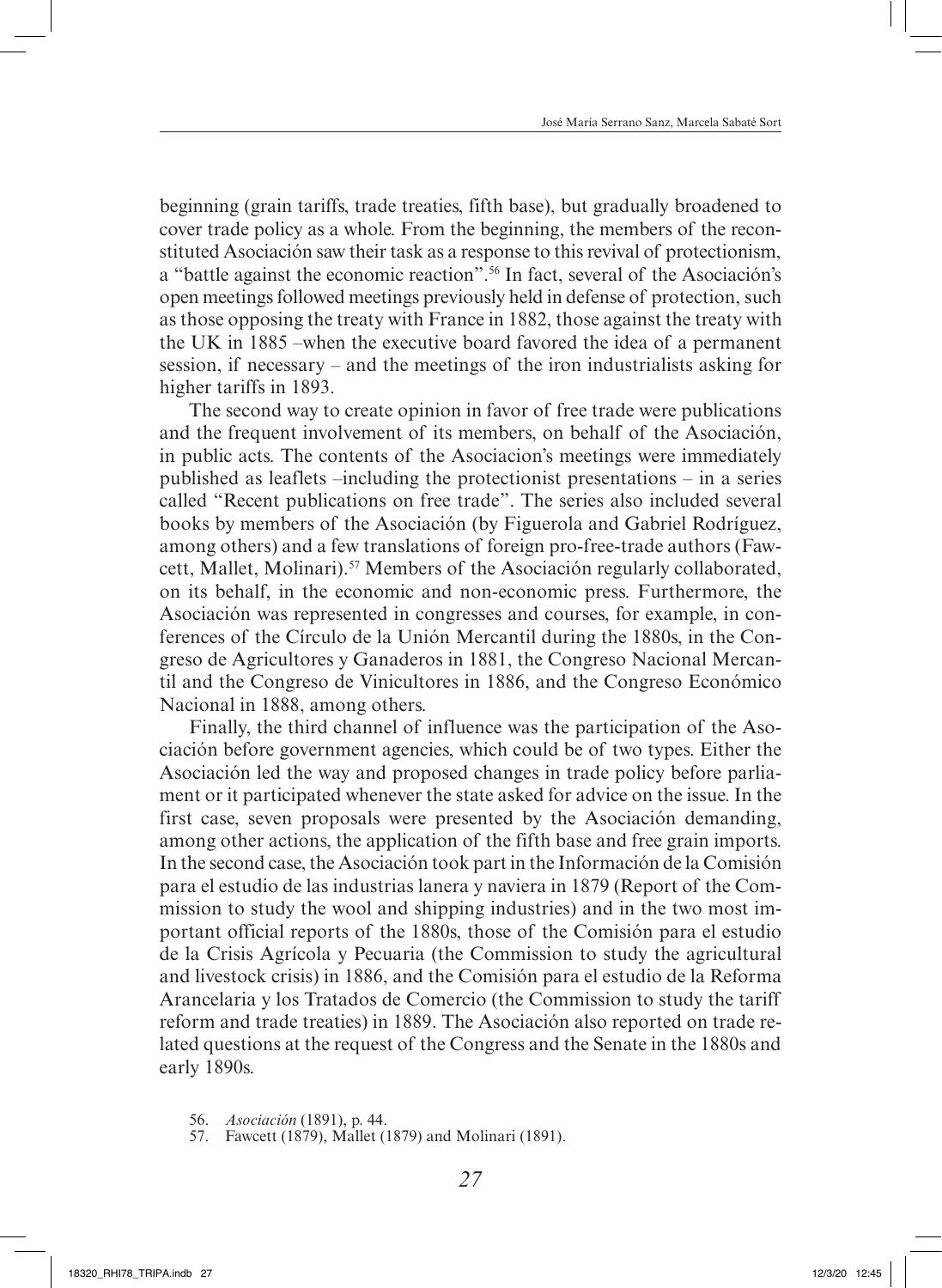During this long decade, the ARAA was remarkably active in supporting free trade and, initially, its message had the support of the press and public opinion, which explains the confidence and optimism transmitted by its members. Gabriel Rodríguez, for example, said in 1880, "Public opinion is with us. Most of the press is free trader".<sup>58</sup> Although as early as 1885, he mentioned the difficulty of organizing any interests that were not protectionist. A year later, Figuerola himself criticized the press for referring to free traders as "exaggerated".59 The time had come for the Asociación to directly address consumers as the part of society most harmed by protectionism. Figuerola literally spoke of "summoning consumers", while Sanromá proposed the organization of a Liga Nacional de Consumidores (National Consumers League).

The reconstituted Asociación acted as a fighter for free trade. There was less room for intellectual debate, unlike during its first phase when the Asociación combined academic discussion with propaganda. In the first ten years of its life, many meetings and courses were held and publications were circulated to explain and propagate the virtues of free trade as a philosophical and political principle.60 From 1879 onwards, most activities were closely related to some particular event; frequently, to a specific policy decision on tariffs. In this way, the Asociación differentiated itself from the political economic societies that had spread across Europe in the middle of the century and focused more on the defense of the liberal economy than on specific trade policy decisions.<sup>61</sup>

In this second phase, discussions on the principles of liberalism were scant. References to these principles, when made, were presented only in passing by its two presidents, Figuerola and Gabriel Rodríguez. For the former, it was sufficient to say that "free trade is a scientific tenet"<sup>62</sup> and for the latter that "there was no more scientific discussion on the free trade issue".63 Figuerola dismissed the infant industry argument, so popular among protectionists, by saying, "I have been hearing of ruin and infant industry for 60 years now. That's some baby!"64 Gabriel Rodríguez occasionally recovered the idea, omnipresent in the previous phase of the Asociación, that freedom is indivisible and free trade participates in a system that includes all possible liberties, from political to religious freedoms.65

58. *Asociación* (1880b), p. 64.

59. *Asociación* (1886), p. 3.

60. See Serrano Sanz (2017). The philosophical and political principle related free trade to national liberalism, social justice, and international peace.

61. The Spanish Political Economic Society, from which the Asociación itself was born, disappeared in the early 1870s.

- 62. *Asociación* (1886), p.5.
- 63. G. Rodríguez (1881), p. 115.
- 64. *Asociación* (1893), p. 7.
- 65. *Asociación* (1886), p. 45.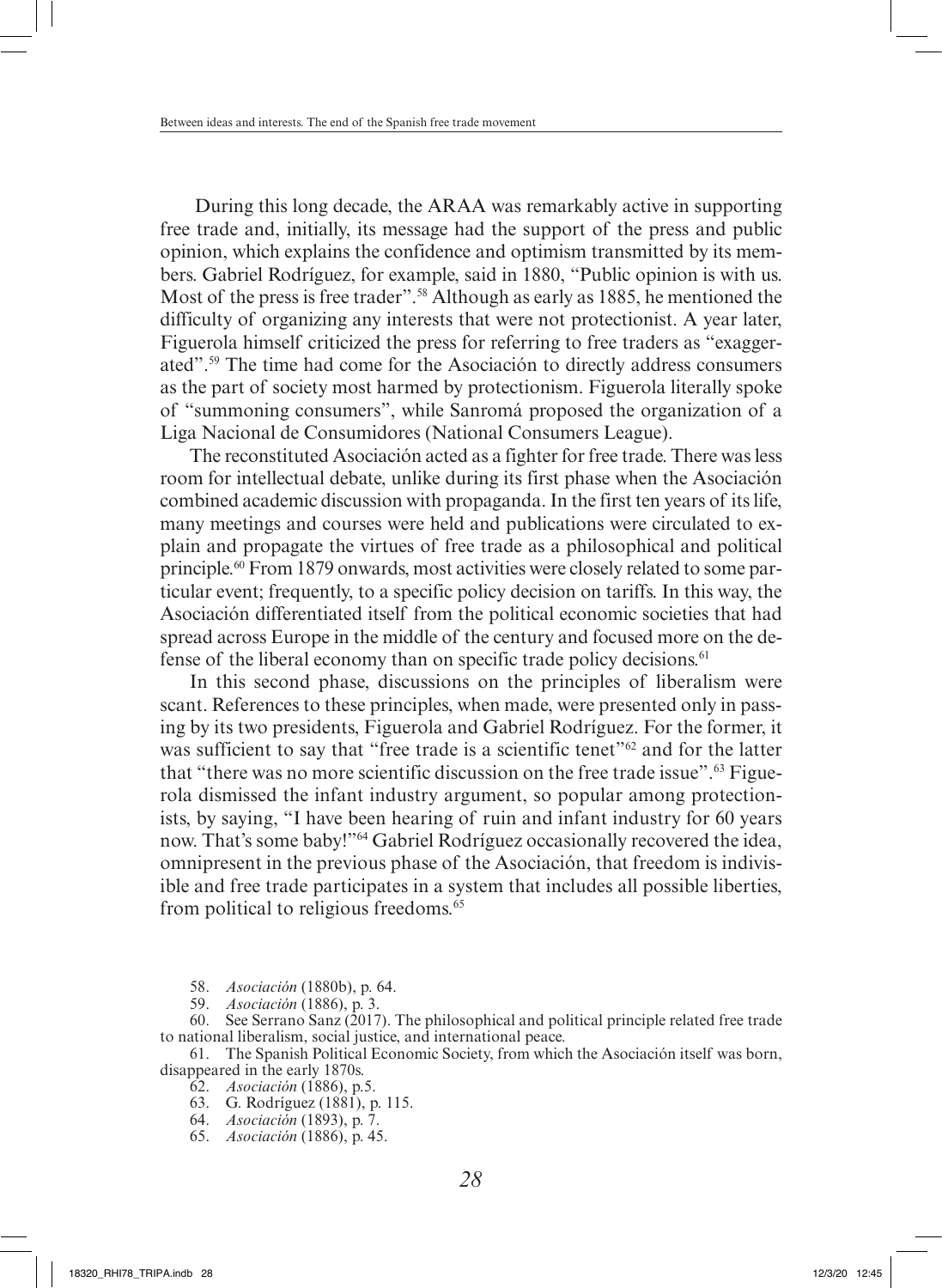The only general issue that attracted more attention than in the first phase was the defense of cosmopolitanism, with which the Asociación aimed to counteract the idea of nationalism so dear to contemporary protectionists. According to protectionists, the defense of the nation's interests, and not the world's, should inspire the policy makers. In Spain, Cánovas del Castillo, in 1882, started supporting the centrality of the nation-state in decisions of economic policy and, subsequently, the virtues of reciprocity in international trade. In the same year, Gabriel Rodríguez responded to Cánovas as follows: "All the arguments of reciprocitists (sic) are based on the error that the economic interest of a nation and that of mankind are conflicting. From this error, they derive that free trade, good in a cosmopolitan sense, might be against a nation's interests".66 Figuerola also referred to reciprocity in treaties as "unacceptable".<sup>67</sup> Although, as said above, by 1885, they had accepted treaties as a lesser evil.

At a more practical level, the opposers to protectionism based their arguments mostly on two ideas. First, free trade was presented as a guarantee that no vested economic interests would put pressure on the government for tariffs that benefited these interests at the expense of the general public. Regarding this point, Azcárate, as a member of the Asociación, optimistically said in 1881, "We merely have small fractions of the wool, shipping and grain industries opposing us, and supporting us, all the Spanish consumers, all the industries not susceptible of being protected and all those prosecuted".<sup>68</sup> In 1882, Joaquín Costa estimated that free trade supporters amounted to "90% of Spaniards, who are rural laborers or who work in non-protected industries".<sup>69</sup>

These perceptions changed radically with the threat of a protectionist backlash following the agricultural crisis in the late 1880s. In the middle of this decade, free traders had already formulated the advantages of small and unified interest groups to organize collective action. The basis for the political economy of protection was perfectly clear to the Asociación in 1885, when Azcárate asserted, "The more limited the number of recipients, the more strongly privileges are defended […] It is very difficult, in a country like Spain, with a poor tradition of social action, to connect a myriad of winemakers scattered over the country (who were interested in treaties), while it is quite easy for the privileged few who live in the same province (for example, textile industrialists concentrated in Barcelona) to reach an understanding".<sup>70</sup>

The other big argument put forward regularly against protection was the impossibility of protecting every type of economic production at the same

- 66. *Asociación* (1882b), p. 57.
- 67. *Asociación* (1882a), p. 30.
- 68. *Asociación* (1881a), p. 57.
- 69. *Asociación* (1881b), p. 41.
- 70. *Asociación* (1885b), p. 38.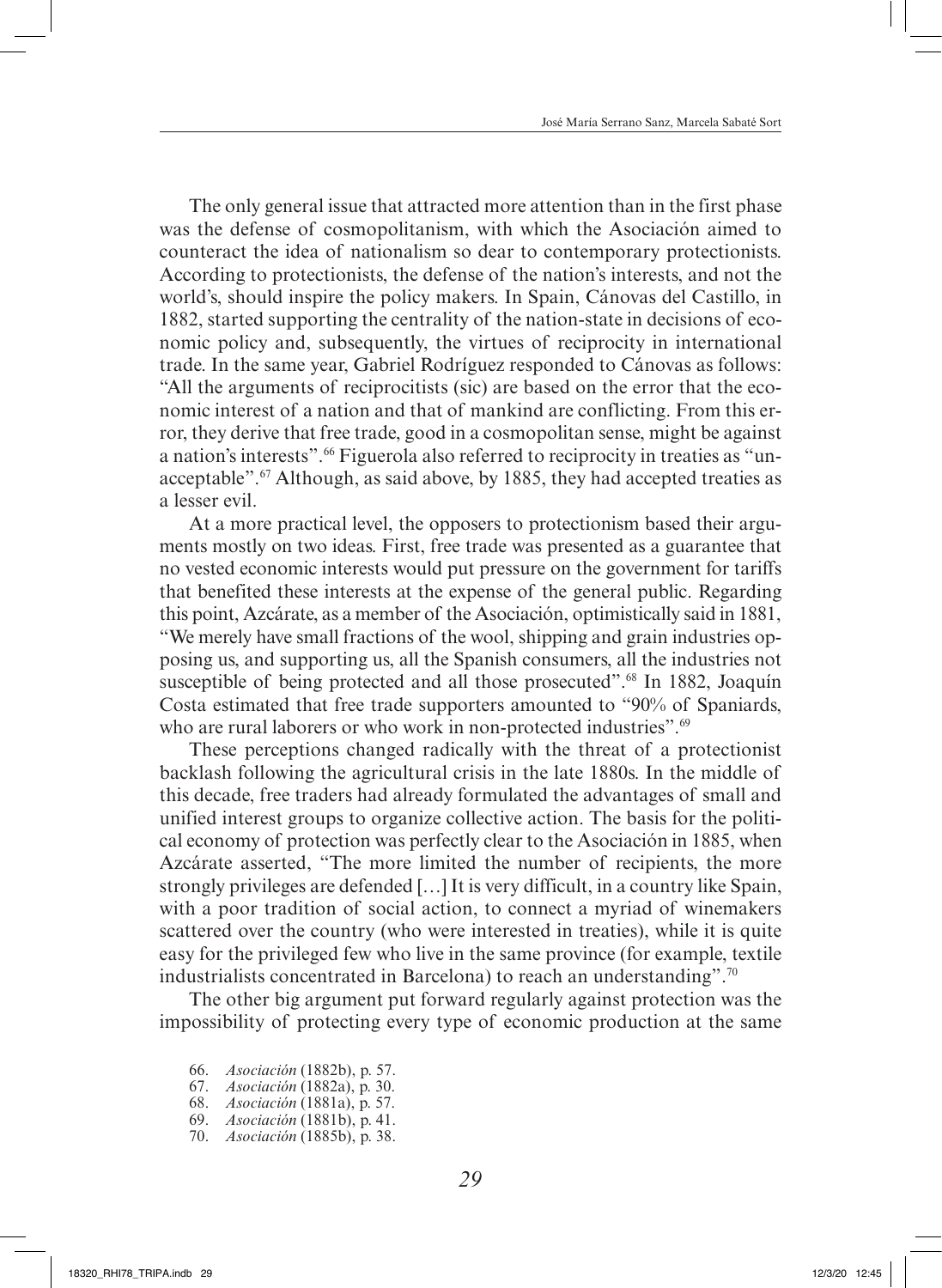time. Since the debate that preceded the Spanish bill of 1820, the first approved in parliament, one constant demand of the industrial lobbies had been protection for all. While this strategy was present throughout the century under different names (interchanging protection, universal protection, protectionist solidarity, and integral protection), it gained greater momentum with the consolidation of the national economy concept. This explains why free traders insisted on the impossibility of protecting everyone at the same time. "If everybody is protected there cannot be protectors, if everybody is a protector nobody can be protected."71 The argument was grounded on the infeasibility of protecting non-tradables (commerce and services in general) and exports, while these activities, nonetheless, were harmed by the increase of domestic prices resulting from customs tariffs.

According to the Asociación, the strategy of integral protection was intrinsically contradictory. Protecting agriculture meant higher domestic prices for foodstuffs and raw materials and, therefore, higher costs for industry. If, to compensate for these increasing costs of production, duties on textiles and machinery were raised, then agricultural activities would have to face rising costs of living and production, and so on. The bitter discussions on the strict meaning of "raw materials" that surrounded the decision of reducing their duties in 1883 was a good illustration of the ambiguity and subsequent dangers of protection. In the opinion of the Asociación, any item was an input in the production of another item, increasing the costs and thus reducing the competitiveness of Spanish exportable products that were of crucial relevance to finance, for example, the Spanish imports of cotton and coal.<sup>72</sup>

Apart from these two main arguments against protection, the Asociación insisted on denouncing one problem that was idiosyncratic to Spain. It repeatedly accused the Junta de Aranceles y Valoraciones (Board of Tariffs and Valuations) of exaggerating the import unit values on which the ad valorem duties were applied. The Asociación blamed vested industrial interests within the Junta for exaggeration, which led to higher protection than that officially agreed.

### **The end**

In the late 1880s, the grain invasion triggered by the drop in long-haul transport costs that had affected Europe since the 1870s started to affect Spain, thus adding Castilian agriculture demands for protection to those historically called for by the Catalan textile industries. In December 1890, the agricultural crisis led to a rise in duties on wheat and cattle and the repeal of

71. *Asociación* (1888), p. 30.

72. *Asociación* (1883).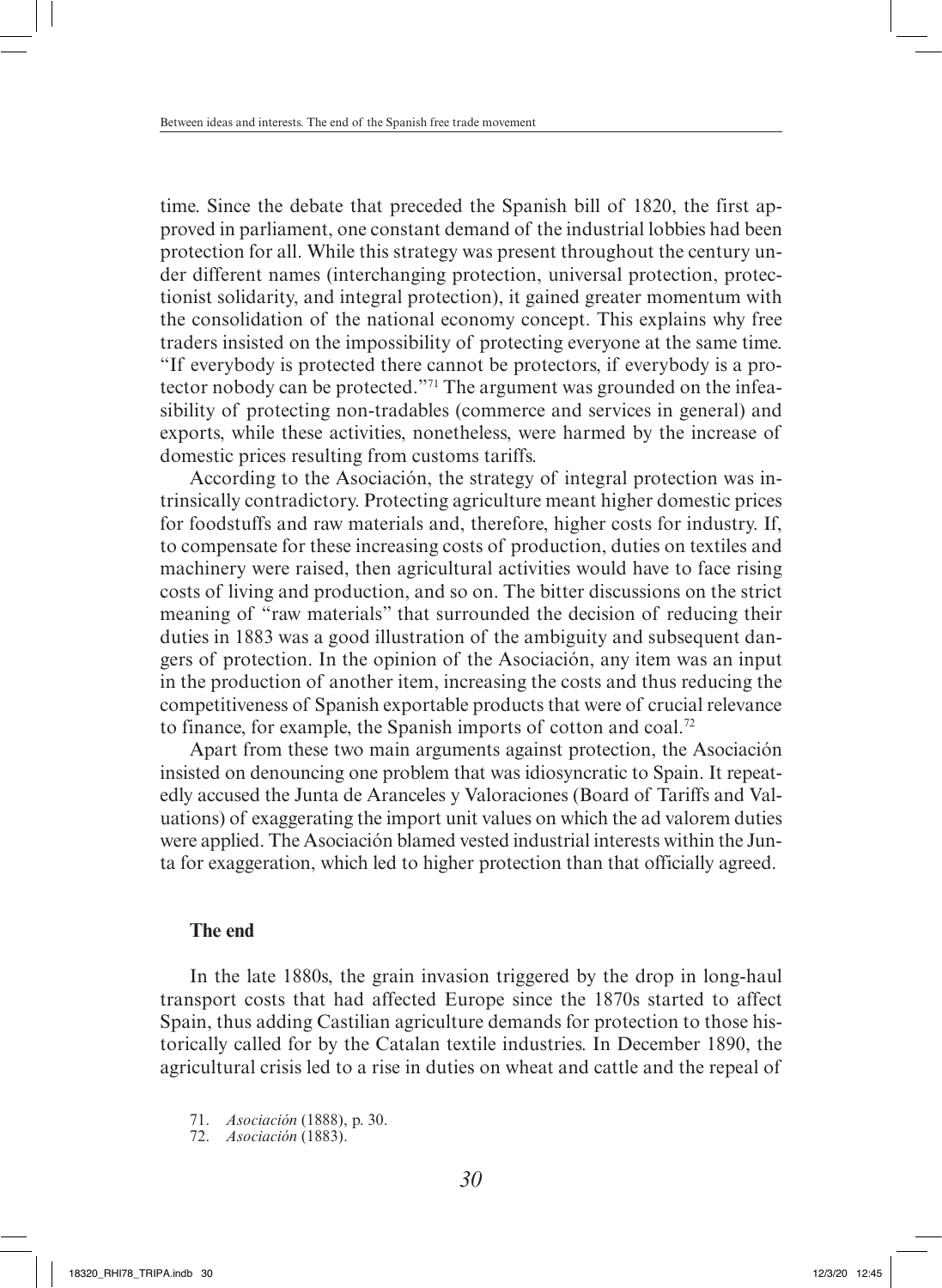the fifth base, considered by then a relic of unilateralism. A year later, in December 1891, as part of a strategy to force France to negotiate a new treaty, duties on manufactured goods were also increased. The French protectionist Méline tariff spectacularly raised the tariffs on wine, which would mean paying nearly 15 francs per hectoliter, instead of the 2 francs in force since 1882, unless Spain signed a new treaty. The importance of this market for Spain (wine exports amounted to one third of total exports in 1891, 80% of which went to France) explains the spectacular rise of the second column of duties in the Spanish bill of 1891. The problem was that, as Spain failed to entice France into the negotiation of tariff reductions, this bill left the level of Spanish barriers substantially higher.<sup>73</sup>

The crisis strengthened protectionist interests, against which the ARAA continued fighting, even after the approval of the 1891 bill. In the early 1890s, however, its members perceived that its forces had substantially weakened. The atmosphere was utterly different from that prevailing ten years before, when the Instituto de Fomento del Trabajo Nacional, the oldest protectionist lobby in Spain, closely linked to the Catalan cotton industry, presented the launching of its journal, *El Eco de la Producción Nacional* in 1880 as a direct response to the successful propaganda campaign of the Asociación. The first issues of *El Eco* insisted that "meetings, leaflets and press are the free trader's weapons" used in their "conquest of public opinion".<sup>74</sup> Against this activism, *El Eco* argued the need to "oppose speech by speech, journal by journal" since "word plus pen are the tools to gain opinion and public opinion is the place to stand which Archimedes asked for to move the Earth".75 A thorough reading of this journal (1880-1888) shows the sustained importance that the Instituto assigned to propaganda in order to move Spain towards protectionism. Most importantly, by reporting on the protectionist campaign deployed with respect to the tariff reform of 1882, *El Eco* resonated the "frantic upheaval<sup>"76</sup> of the free traders. The Asociación's use of the press "to provoke" and "create" a supportive free trade public opinion was succeeding.<sup>77</sup> In fact, no complaint about the activism of the Asociación in the tariff reform of 1882-1886 appeared without a counter-complaint about the role of the Madrid dailies in it. *El Liberal* and *El Imparcial*, whose "articles, leaflets and supplements are all addressed to show the country the benefits of free trade", attracted special animosity.78 The reduction in tariff barriers resulting from the 1882 bill and ensuing trade treaties did nothing but confirm that public opin-

- 73. See Serrano Sanz (1987).
- 74. *El Eco de la Producción Nacional*, no. 1 (1 April 1880) and no. 14 (16 August 1880).
- 75. *El Eco de la Producción Nacional*, no. 5 (1 June 1880).
- 76. *El Eco de la Producción Nacional*, no. 24 (16 March 1881).
- 77. *El Eco de la Producción Nacional*, no. 7 (1 July 1880) and no. 53 (16 October 1882).
- 78. *El Eco de la Producción Nacional*, no. 84 (31March 1884).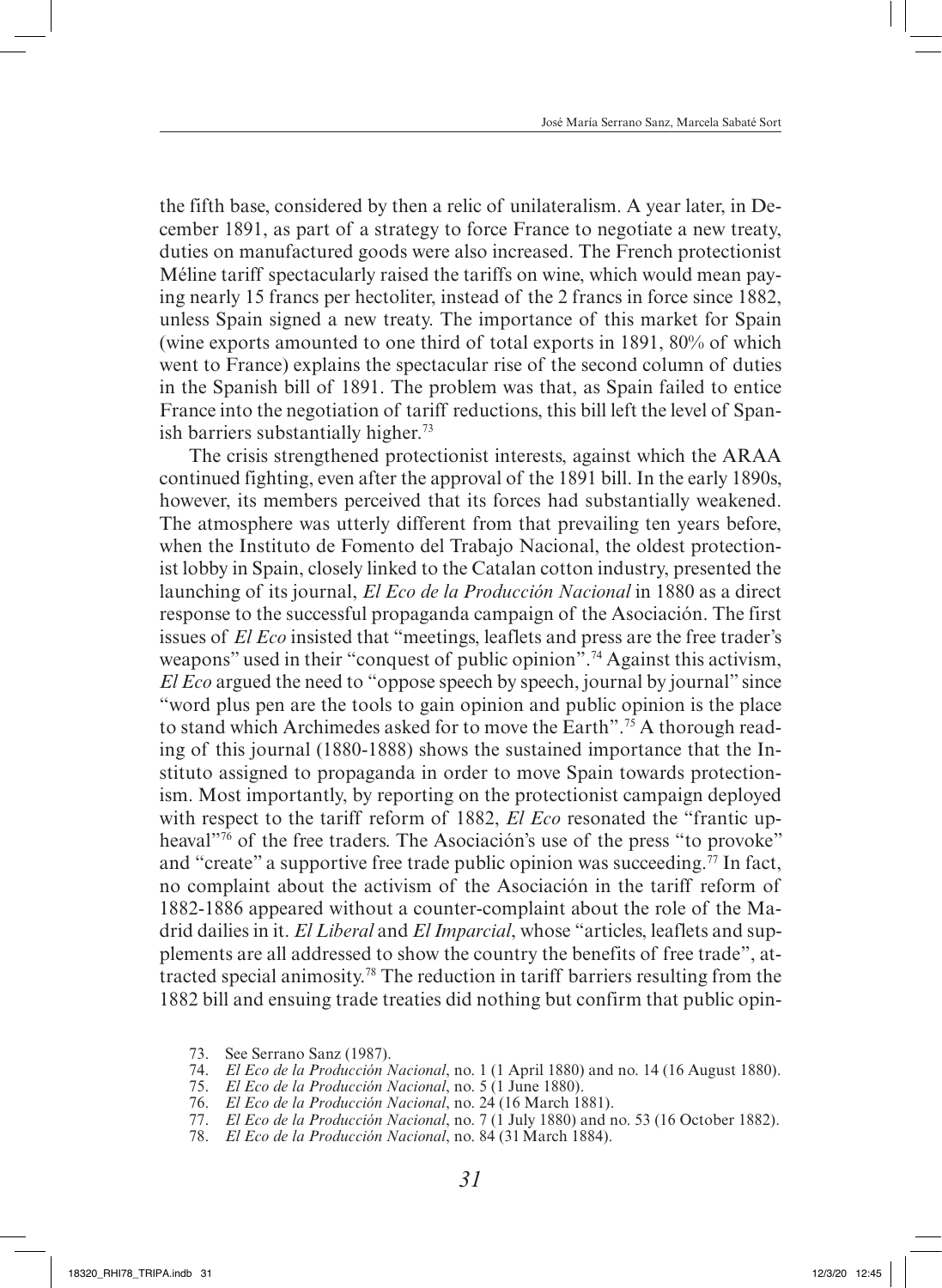ion continued on the side of the Asociación, which, led by a dozen honorary members of the Cobden Club, awarded Spain (United Kingdom excluded), "the sad privilege of having theoretical and practical free traders while, in the rest of world, only theorists were left".79 In the early 1880s, Spanish free trade activism was perceived as unique even by national protectionists.

This singularity became more accentuated as the decade progressed and, in 1887, coinciding with a surge in emigration towards America and Africa, the government constituted a parliamentary commission to report on the ongoing agricultural crisis. From the very beginning, this commission was regarded as a prelude to the increase of tariffs on grain imports. Accordingly, the activism of the Asociación intensified, redoubling efforts when, four months after the conclusion of the report on the agricultural crisis in June 1889, the government constituted a new commission to report on the convenience of a general revision of the 1882 bill and its related treaties. By then, however, the atmosphere in which the Asociación's propaganda was to be displayed differed noticeably from that prevailing at the beginning of the decade. *El Economista Español*, the monthly newspaper that replaced *El Eco de la Producción Naciona*l, continued to inform on the free trade campaign, although now condescendingly. In December 1891, the journal stated that, "currently, free traders preach in the desert", and underlined how "a daily with such a wide circulation as *El Imparcial*, a determined free trader not long ago [ $\dots$ ] warned against the abstractions of free trade propagandists".<sup>80</sup> Half a year later, the Asociación itself had publicly accepted the change of public opinion about free trade. Its general secretary, Ildefonso Trompeta, from the pages of the daily *El Liberal*, regretted that the Asociación's enduring campaign "had taught people nothing".<sup>81</sup> Alonso de Beraza, also a member of the Asociación and owner of *El Liberal*, recognized "the impossibility of governing against the force of the circumstances" that moved Spain towards protectionism.82

#### 79. *El Eco de la Producción Nacional*, no. 4 (16March 1880).

80. *El Economista Español*, 15 December 1891. It refers to *El Imparcial*, 8 December 1891. This daily stopped heralding the virtues of free trade in 1891 and became very critical of the efforts of members of the Asociación in Parliament, significantly Moret's, to get a treaty with Germany ratified in 1894, which entailed the reduction of tariffs on Spanish manufactured goods. "From bad to worse" was the title that *El Imparcial* gave its editorial on 12 April 1894, to refer to the attempt by the impending liberal government to accelerate the approval of the Spanish-German treaty by the Senate. It is also telling that, when this journal designed a new section in 1894 aimed at enlightening public opinion on current issues, the one selected was trade policy and the invited expert was Cánovas, the conservative leader and, most importantly, the father of the protectionist bill of 1891. *El Imparcial*, 8 June 1894. In the introduction to Canova's article, the editorial welcomed his defense of domestic labor in contrast to "certain free trade ideas, certainly capable of warming up many brains, but equally capable of shutting down all the furnaces in the factories".

- 81. *El Liberal*, 7 June 1892.
- 82. *El Liberal*, 24 November 1892.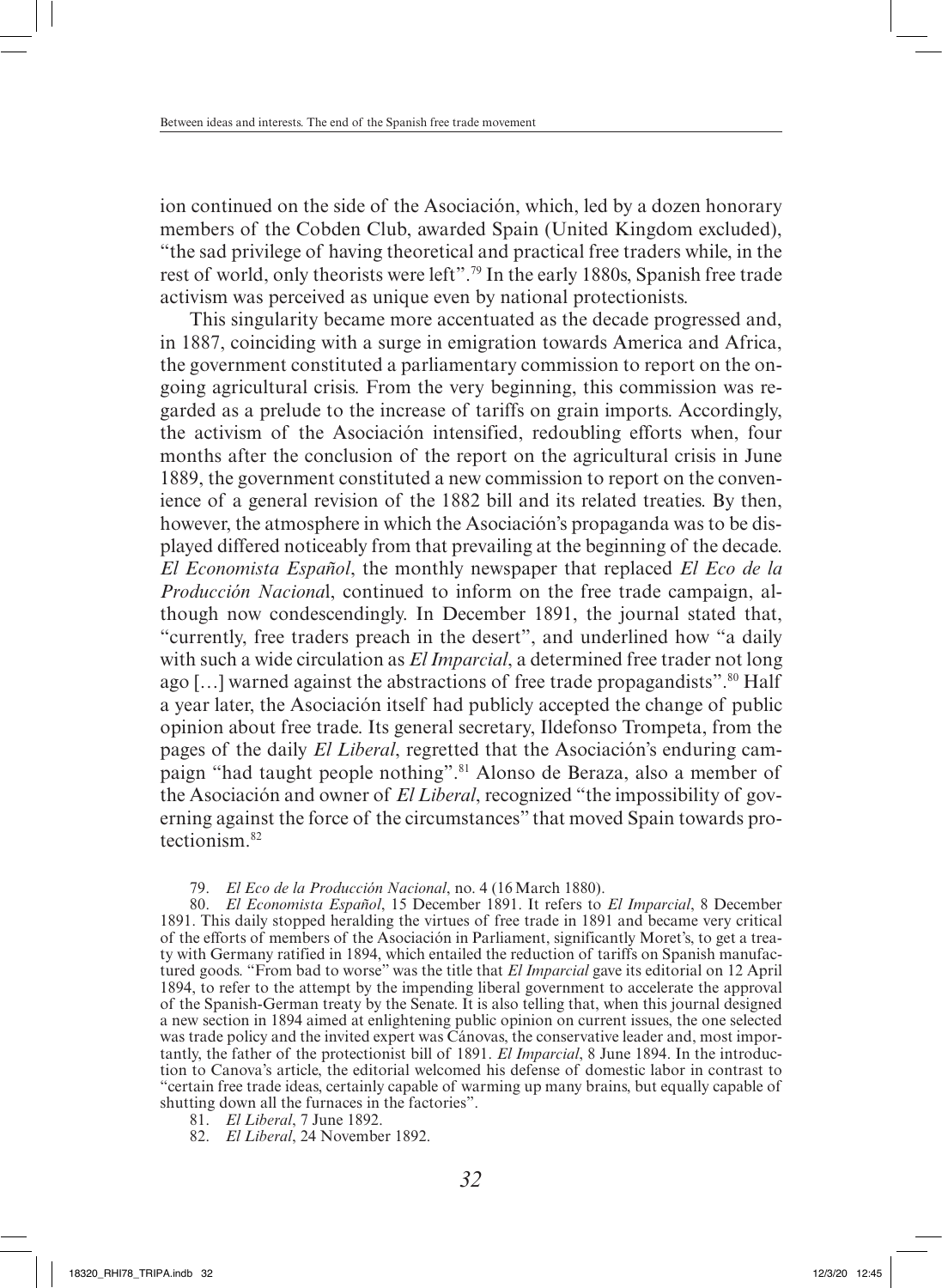In February 1893, the general secretary recognized in his report to the executive board that neither the press nor general opinion supported free trade anymore, so much so that he considered the advisability of dissolving the Asociación.83 At the end of this year, the journal *El Imparcial*, traditionally close to the Asociacion's ideas, referred to its last meeting in 1893 as more remarkable "for the quality than for the number of the attendants".<sup>84</sup> One month later, the press reported that the Asociacion's executive board could not be renewed "due to the shortage of members".85

As had previously occurred in France and Germany, the advance of protectionist interests led Spanish academics to abandon campaigning. The fight in favor of free trade moved from the world of ideas to the world of vested interests embodied in the Círculo. In December 1893, while the Asociación's meeting was poorly attended, the press underlined the "extraordinary attendance" at the meeting that the Círculo held the same month, where a proposal signed by more than 500 members requested the repeal of the 1891 bill.<sup>86</sup>

News related to ARAA's activity in the national press dwindled in the second half of the 1890s, for which we have found no references to meetings or publications. Most significantly, news concerning the Asociación started to be written in the past tense after 1900, and in 1902, Rafael Maria de Labra, a member of the executive board since 1879, assumed it to have dissolved when he referred to the once "famous Asociación for the Tariff Reform, whose absence is so regrettable in the present time of unstoppable protectionism".87 The last mentions of the Asociación in the press were in relation to the attendance of its old members: first, to the burial of Figuerola, and, second, to a meeting of the Círculo in 1903.<sup>88</sup>

83. *La Época*, 20 February 1893.

84. *El Imparcial*, 27 December 1893.

85. *El Día*, 30 January 1894. There were elections to renew the executive committee in 1896 and 1897, resulting in the reelection of the same members. In 1897, the Asociación drew attention to the "prosperity" of its finances, due, probably, to the absence of activities. Reflecting the biological decline of the Asociación, a generous amount of money (500 pesetas) was assigned to build a monument honoring a historical member who had recently passed away (Manuel Pedregal). *El Globo*, 6 February 1897. There would be no more reports of meetings in the press after this. More proof that the times when public opinion resonated with the free traders' propaganda had been left behind can be seen in the words with which Moret addressed the audience at a conference in the Círculo de la Unión Mercantil in January 1895: "To be a free trader used to be in fashion; it used to be well seen to attend the meetings (of the Asociación) at the Madrid stock exchange". *El Liberal*, 17 January 1895.

86. *El Día*, 15 December 1893. Within days, the prime minister received a committee from the Círculo reporting on this demand.

87. Rafael Maria del Labra, *Nuestro Tiempo*, 1902, p. 473.

88. According to *La Vanguardia*, in the funeral procession that bid farewell to Figuerola, the "comisión (sic) para la reforma de los aranceles de aduanas" was represented (3 March 1903). The *Heraldo de Madrid* said that in Gerona "the lavish and artistic funeral wreath that the Asociación para la Reforma de los Aranceles de Aduanas dedicated to the big financial policy-maker Laureano Figuerola grabbed powerfully the attention" (5 March 1903). Some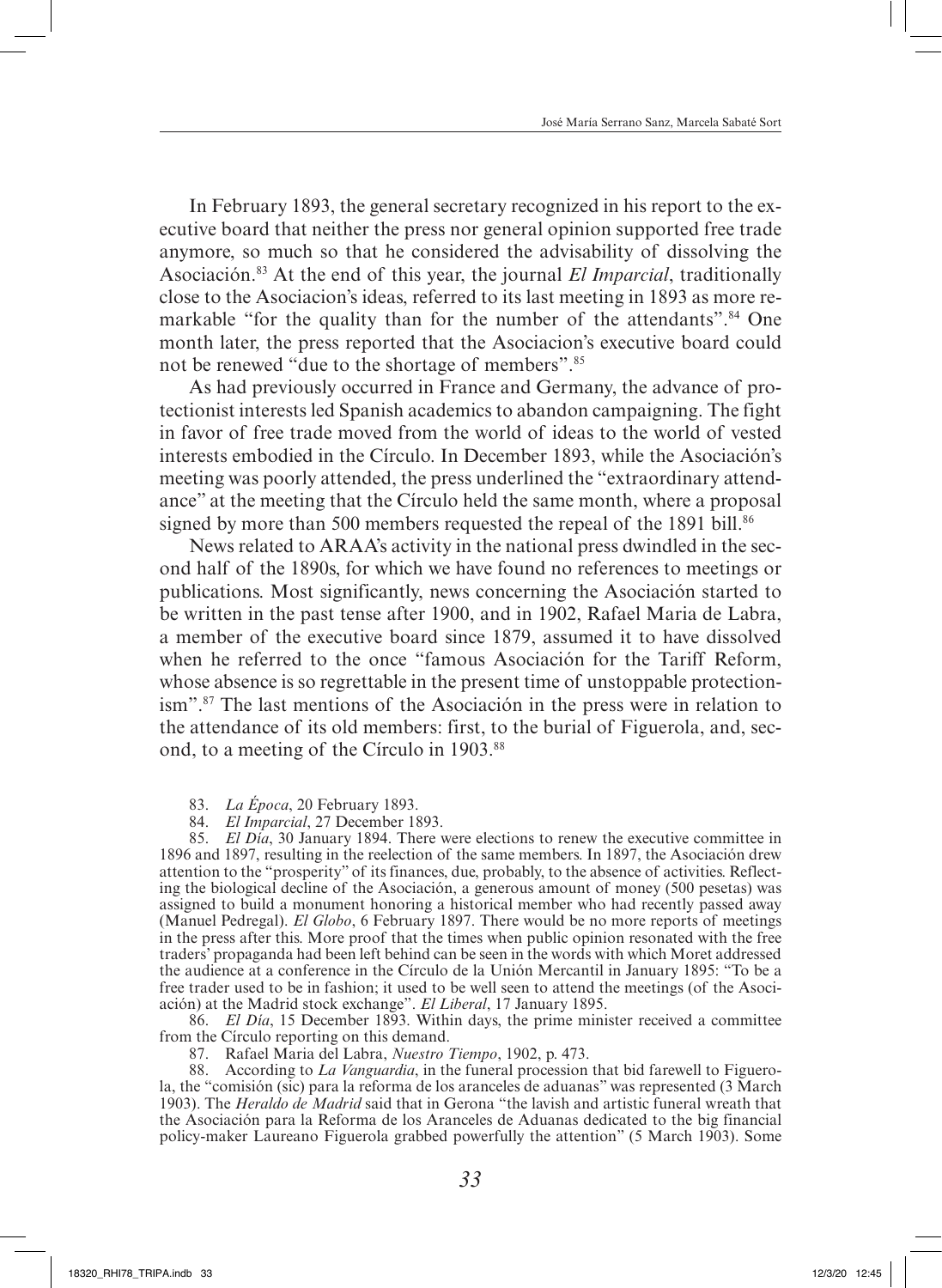As mentioned above, the disappearance of the Asociación left the defense of free trade in the hands of, basically, commercial interests. Thus, in 1904, when the government sought external advice to revise the 1891 tariff, it was Constantino Rodríguez, one-time member of the Asociación and later the incumbent president of the Círculo, who was appointed as a supporter of free trade, while no member of the Asociación was convened. Even more tellingly was when, in 1905, the Círculo sent a letter complaining about the protectionist bias of the proposal for a new bill. It identified itself as "the only upholder, as institution, of free trade ideas". The result was the approval of a bill in 1906 that reasserted, with no hope of future reductions through reciprocity, the level of protection granted to Spanish industry by the previous bill. Paradoxically, the president of the cabinet that passed the 1906 bill, Moret, had been one of the most fervent and active members of the Asociación 89

### **Conclusions**

The ARAA was unique in late-nineteenth-century Europe as none of the other free-trade organizations, with the exception of the Cobden Club, had maintained such long-lasting campaigns. Its "reconstitution" in 1879 arose from concerns by the Círculo de la Unión Mercantil regarding the continental protectionist backlash. A majority of the Círculo's members were important merchants who feared an increase in customs tariffs and were confident that the academics within the Asociación could help in the struggle against protection. Therefore, men of ideas shared a free trade propaganda campaign with a group of vested interests. The campaign was carried out through open lectures and reporting before official commissions of enquiry in the 1880s and early 1890s, and was profusely chronicled by the contemporary press. Importantly, our research on the composition, procedures, and arguments of the ARAA found no significant differences with those of the Association pour la Defense de la Liberté Commerciale, the German Economic Kongreß, or even the Cobden Club. Consequently, the delay by the Asociación to follow in the footsteps of the French and German organizations in their gradual disappearance cannot be explained by its idiosyncrasy.

months later, *El Imparcial* reported that the Círculo had invited several members of the Asociación to participate in a meeting. But the newspaper was simply mentioning the Asociación as a short-cut to characterizing them as free traders. These former members were Segismundo Moret, the Duke of Almodóvar del Río, Gumersindo de Azcárate and, indeed, Rafael Maria de Labra. *El Imparcial*, 31 October, 1903. This is the last mention of the Asociación in contemporary press.

<sup>89.</sup> See Sabaté (1996).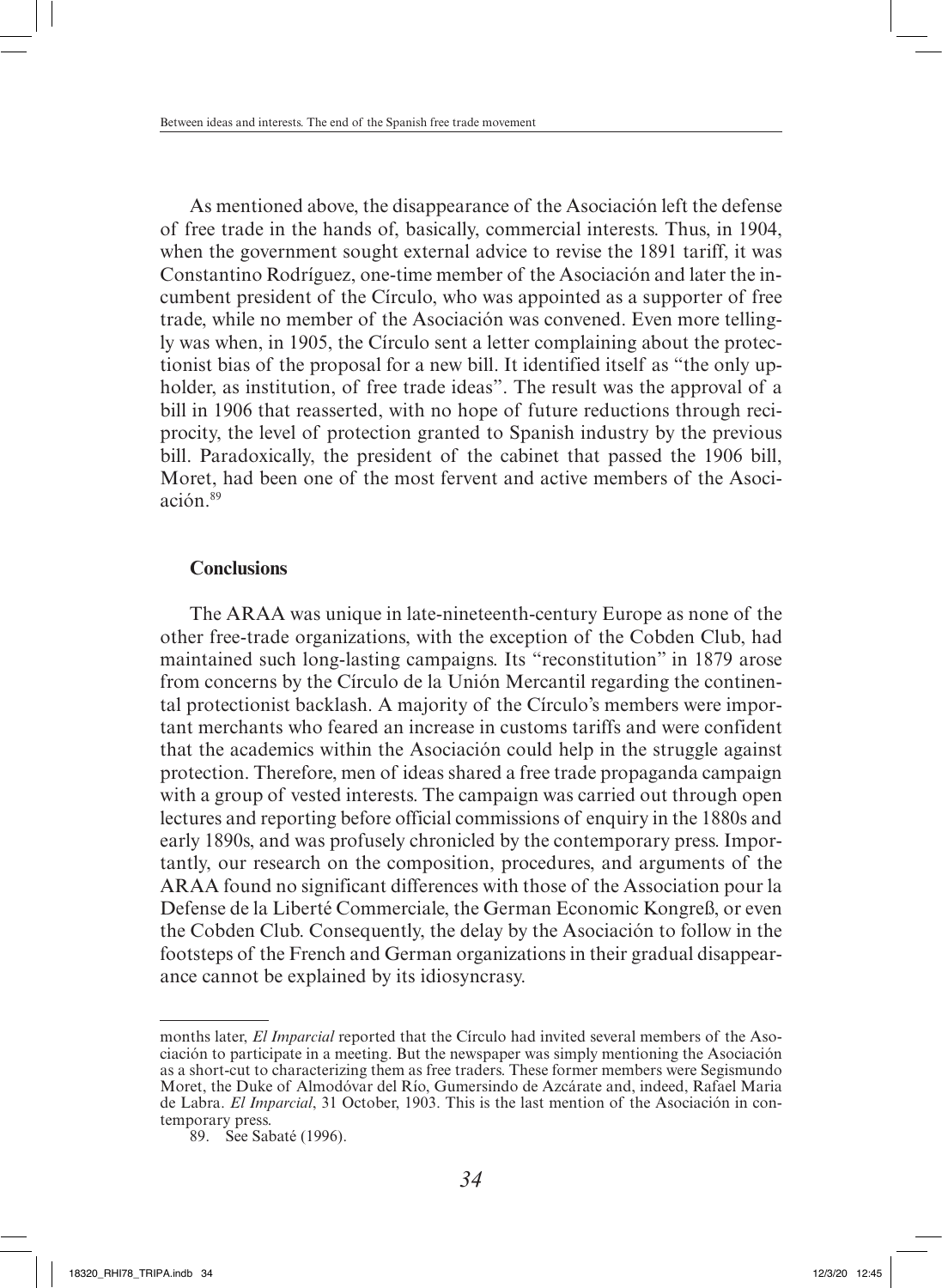The Asociación started to weaken in the mid-1890s, when mentions of its activism were less and less frequent in the press, becoming almost non-existent at the beginning of the twentieth century. We can argue that this delay corresponds, in turn, to the delayed confrontation of its members to the acceptance that, in troubled times, distributional goals are prioritized over efficiency. The Spanish crisis triggered by the arrival of overseas and Russian grain at the end of the 1880s, worsened due to France's refusal to maintain low import tariffs on Spanish wine in the early 1890s, diverted public opinion and policy-makers away from free trade in the realm of ideas. The gains of trade specialization (efficiency) blurred when confronted with non-desired agrarian emigration (the losers in the distributional game of globalization).

In the realm of interests, the demands for protection from the competing import sectors – Catalan textiles and, from the late 1880s, the Castilian agrarians and Basque iron industrialists – were echoed in public opinion. Free trade is based on the defense of consumers but, as Blinder (2017) argues, during crises, consumption is less of a concern than the preservation of jobs. Unlike the situation in the UK, industrial workers actively supported protectionism. With no pressure from these workers in favor of cheap grain and the general perception that the golden era of wine exports to France had ended, the Asociación failed to mobilize opinion under the consumer rights flag. This loss of support, in turn, led the ARAA to stop fighting publicly in favor of free trade. With the shine of the benefits to be derived from the treaty signed with France in 1882 having vanished, Spanish academics discontinued their campaign as their French and German counterparts had done a decade beforehand.

In our view, ARAA's delayed response constitutes further evidence of a trade-off between openness and distribution that, in late-nineteenth-century continental Europe, was resolved by reimposing protection. The resolution of this trade-off had the collateral effects of confining academic free traders to the world of ideas, and leaving pure economic interests – those of the Círculo in Spain – as the only defenders of globalization in the political arena.

#### **References**

- ARAA (1879). *Meeting libre-cambista sobre la importación de cereales*, Imprenta E. de la Riva, Madrid.
- ARAA (1880a). *Meeting libre-cambista sobre las reformas arancelarias en las Antillas*, Imprenta E. de la Riva, Madrid.
- ARAA (1880b). *Segundo meeting libre-cambista sobre las reformas arancelarias en las Antillas*, Imprenta E. de la Riva, Madrid.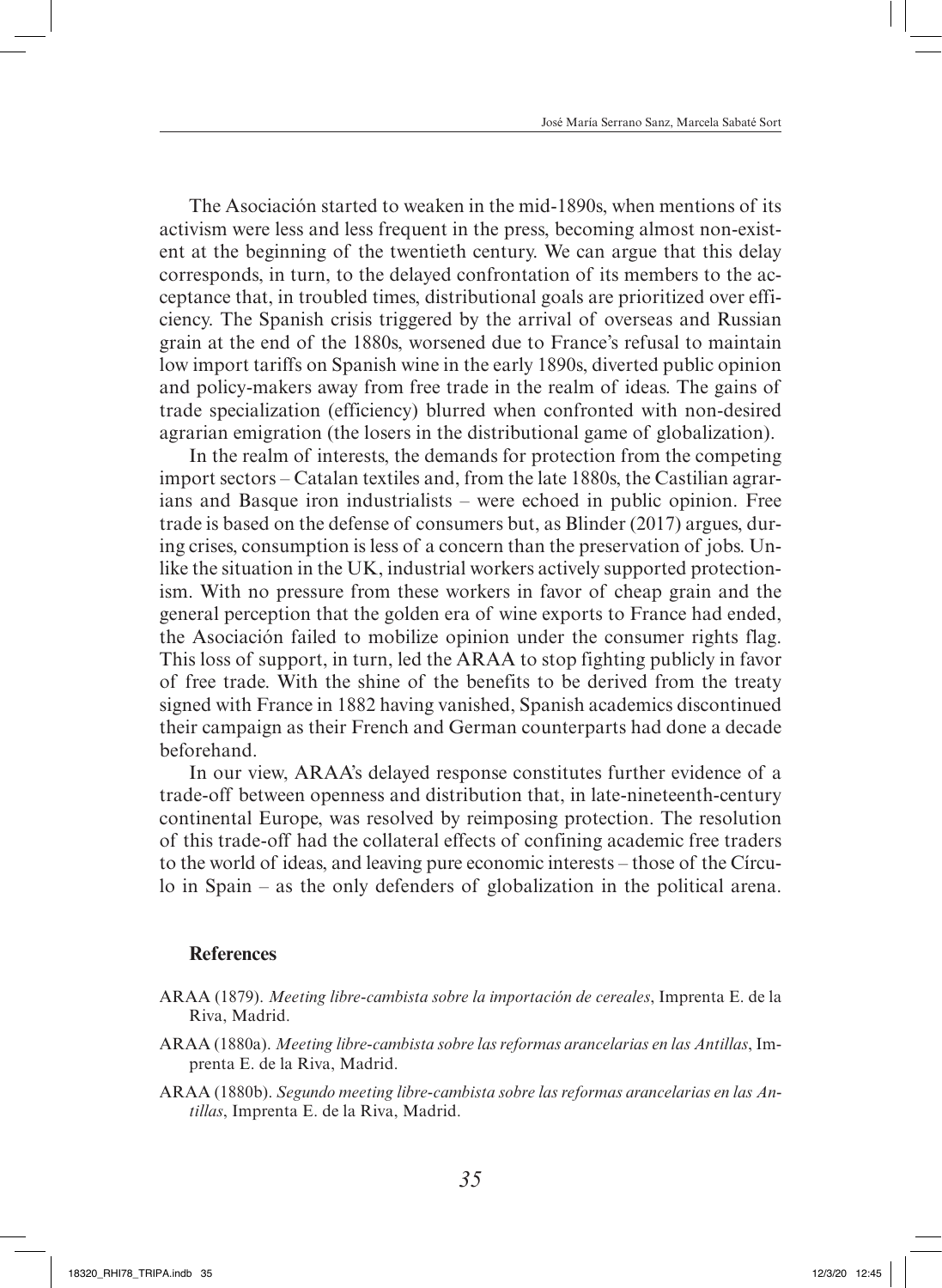- Asociación para la Reforma Liberal (sic) de los Aranceles de Aduanas (1881a). *Meeting celebrado en el Teatro Real de Madrid el día 13 de marzo de 1881*, Imprenta E. de la Riva, Madrid.
- ARAA (1881b). *Meeting libre-cambista sobre la urgencia de la reforma arancelaria*, Imprenta E. de la Riva, Madrid.
- ARAA (1882a). *Meeting. Tema: La Base 5.ª de la ley arancelaria y el tratado de comercio*, Imprenta E. de la Riva, Madrid.
- ARAA (1882b). *Meeting celebrado en el Teatro de la Alhambra el día 26 de noviembre de 1882*, Imprenta E. de la Riva, Madrid.
- Asociación para la Reforma Liberal (sic) de los Aranceles de Aduanas (1883). *Meeting celebrado en el Teatro de la Alhambra el día 10 de diciembre de 1882*, Imprenta E. de la Riva, Madrid.
- ARAA (1885a). *Meeting libre-cambista. Tema: Cuestiones arancelarias pendientes*, Imprenta E. de la Riva, Madrid.
- ARAA (1885b). *Meeting celebrado en el Teatro Real. Tema: El Tratado de Comercio con Inglaterra*, Imprenta E. de la Riva, Madrid.
- ARAA (1886). *Meeting libre-cambista celebrado en el Teatro Alhambra el día 13 de junio de 1886*, Imprenta E. de la Riva, Madrid.
- ARAA (1888). *Meeting libre-cambista. Tema: La crisis económica y el movimiento proteccionista*, Imprenta E. de la Riva, Madrid.
- ARAA (1891). *Meeting librecambista sobre Política arancelaria del Gobierno*, Imprenta Vda. e Hijos de la Riva, Madrid.
- ARAA (1893). *Meeting librecambista sobre El presente conflicto arancelario*, Imprenta Vda. e Hijos de la Riva, Madrid.
- ANGELLO, Massimo M. and GUIDI, Marco (2001). *The spread of political economy and the professionalization of economist. Economic societies in Europe, America and Japan in the nineteenth century*, Routledge, London.
- Barral, Pierre (1974). "Les groupes de pression et le tarif douanier français de 1892", *Revue d'histoire économique et sociale*, 3, 421-426.
- Blinder, Alan (2017). *Why, after 200 years, can't economists sell free trade?*, Unedited Event Transcript PIIE Webcast, Washington, DC.
- Cacho Viu, Vicente (1962). *La Institución Libre de Enseñanza*, Rialp, Pamplona.
- Cadier-Rey, Gabrielle (1998). "Les chambres de commerce dans le débat douanier à la fin du xix<sup>e</sup> siècle", *Histoire, économie et société*, 16e année, 279-298.
- Círculo de la Unión Mercantil (1884). *Reseña del Banquete celebrado en el Teatro de la Alhambra el día 14 de enero de 1884 con motivo de los Tratados de Comercio*, Imprenta E. de la Riva, Madrid.
- Dawson, William H. (1904). *Protection in Germany*, P. S. King&Son, London.
- Fawcett, Enrique (1879). *El libre-cambio y la protección*, L. Victoriano Suárez, Madrid.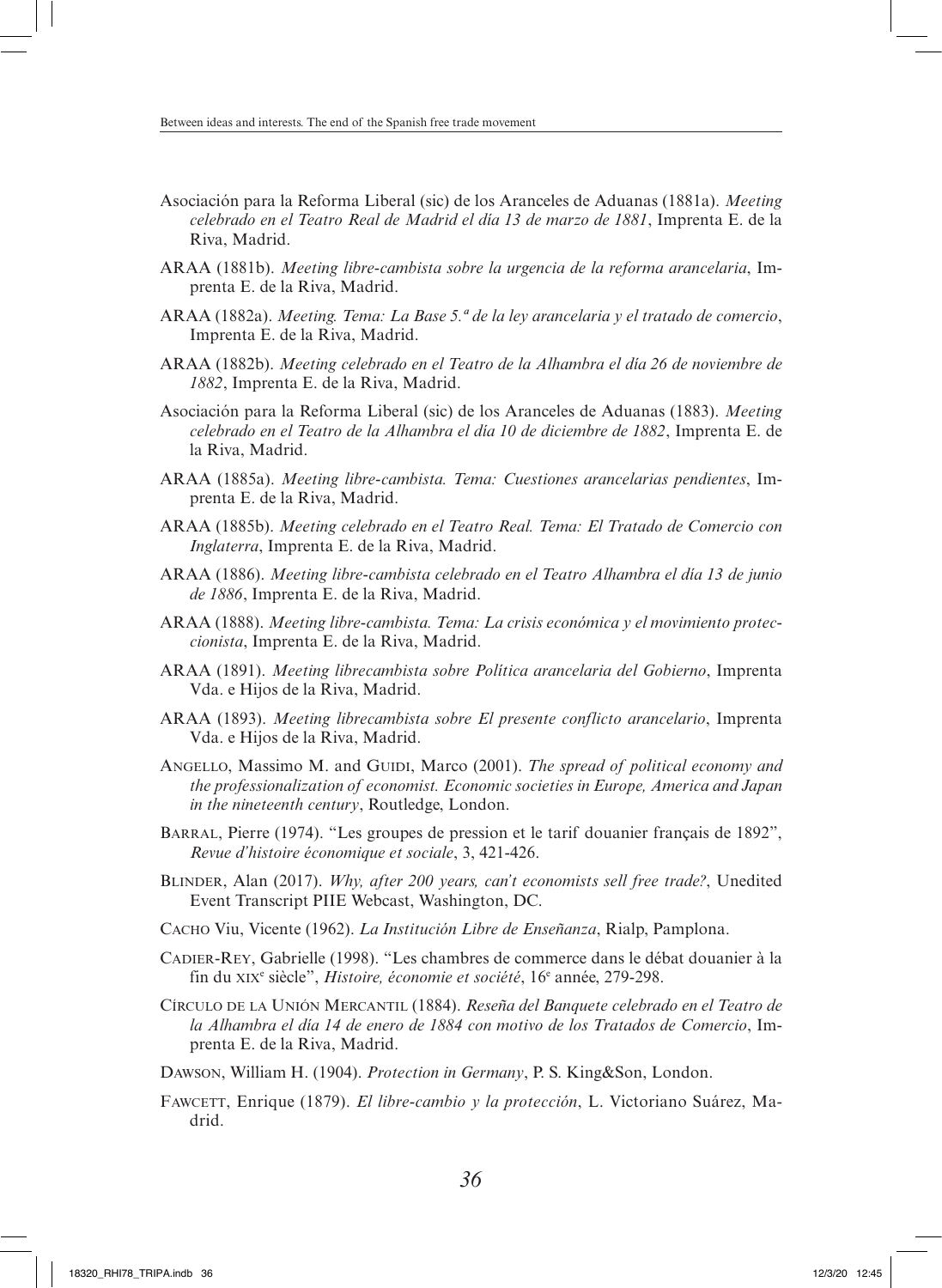- Golob, Eugene O. (1944). *The Meline Tariff: French agriculture and nationalist economic policy,* AMF Press, New York.
- Hagemann, Harald (2001). "The Verein für Sozialpolitik from its foundation (1872) until World War I", in Angello, Massimo M. and Guidi, Marco (ed.), *The spread of political economy and the professionalization of economist. Economic societies in Europe, America and Japan in the nineteenth century*, Routledge, London, 152-175.
- Henderson, William O. (1950). "*Prince Smith* and free trade in Germany", *The Economic History Review*, 2, 295-302.
- Howe, Anthony (1997). *Free trade and liberal England, 1846-1946*, Oxford University Press, Oxford.
- Kindleberger, Charles P. (1974). "The rise of free trade in Western Europe (1820- 1875)", written for 1974 Annual Meeting of the Economic History Association, 20 September 1974, MIT Working Paper no. 133.
- Lambi, Ivo N. (1963). *Free trade and protection in Germany 1868-1879,* Steiner Verlag GMBH, Wiesbaden.
- Mallet, Sir Luis (1879). *La reciprocidad arancelaria*, Imprenta E. de la Riva, Madrid.
- Michelini, Luca (2000). "Il movimiento antiprotezionistico di fine ottocento: La Assoziacione per la Liberta Economica e l'Assoziacione Economica Liberal", in Angello, Massimo M. and Guidi, Marco (Ed.), *Associazioinismo Economico e Diffusione Dell'Economia Politica Nell'Italia Dell'Ottocento*, Franco Angeli, Milano, vol. ii, 405-403.
- Molinari, G de (1891). *Conversaciones sobre el comercio de granos*, La España, Madrid.
- O'Rourke, Kevin H. (2019). "Economic history and contemporary challenges to globalization", *The Journal of Economic History*, 79, 356-382*.*
- Rodrik, Dani (1998). "Why do more open economies have bigger governments?", *Journal of Political Economy*, 106, 997–1032*.*
- RODRIK, Dani (2018). *Straight talk on trade. Ideas for a sane world economy*, Princeton University Press, Princeton.
- Rodríguez, Gabriel (1881). "La cuestión arancelaria", *Revista de España*, 80.
- Rodríguez, Gabriel (1891). "La reacción proteccionista en España", *Revista de España*, 134.
- Sabaté, Marcela (1996). *El proteccionismo legitimado*, Civitas, Madrid.
- Schonhardt-Bailey, Cheryl (2006). *From the corn laws to free trade. Interests, ideas and institutions in historical perspective*, MIT Press, Cambridge.
- Serrano Sanz, José María (1987). *El viraje proteccionista en la Restauración*, Siglo XXI, Madrid.
- Serrano Sanz, José María (2017). "Con el viento a favor. La Asociación para la Reforma de los Aranceles de Aduanas, 1859-1869", *Revista de Historia Industrial*, 68, 47- 79.
- Smith, Michael S. (1980). *Tariff reform in France, 1860-1900,* Cornell University Press.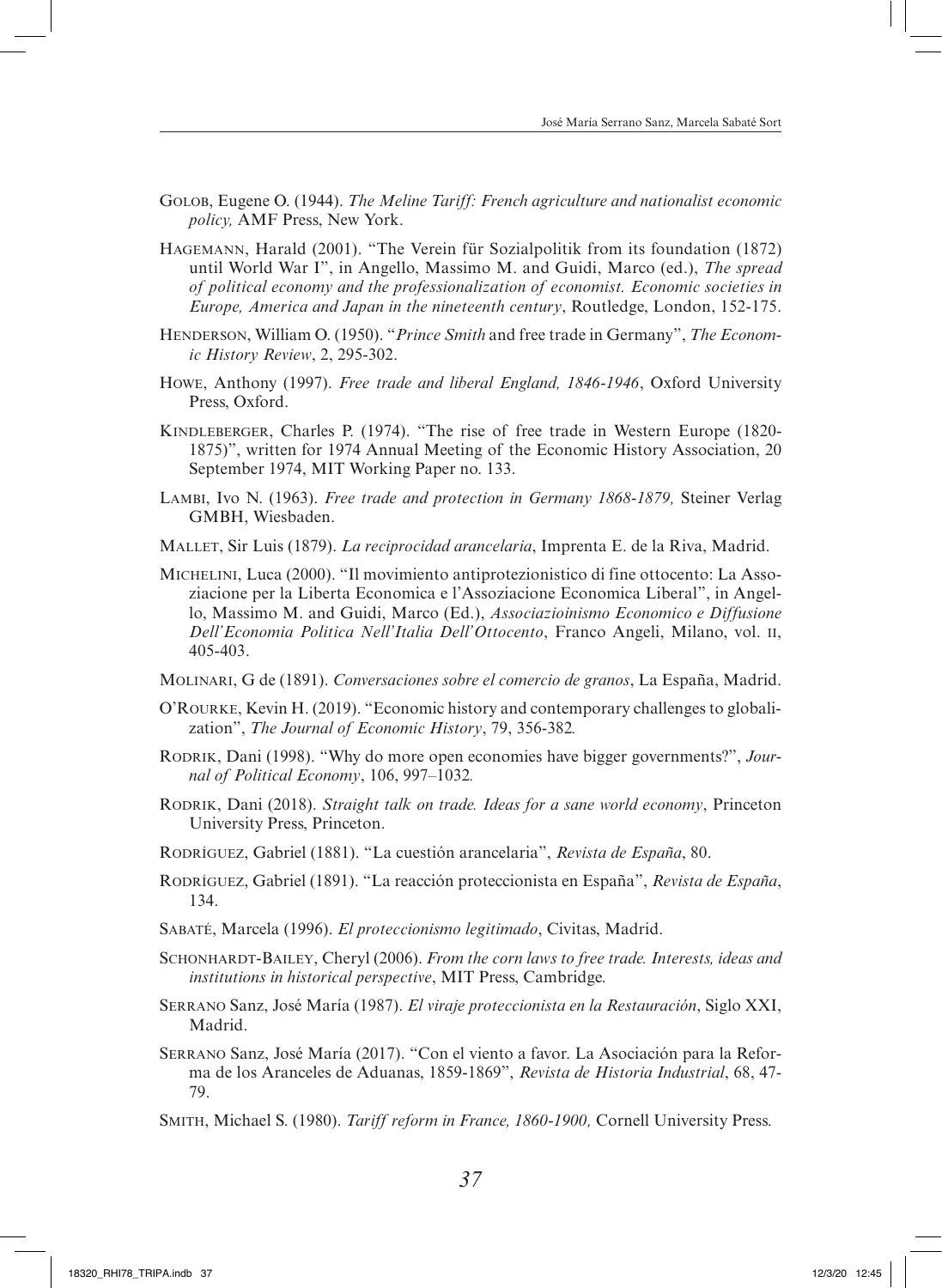Tedesco, Luca (2002). *L'alternativa liberista in Italia*, Rubbettino, Soveria Mannelli.

- Torp, Cornelius (2015). *The challenges of globalization. Economy and politics in Germany, 1860-1914,* Berghahn, New York.
- Trentmann, *Frank (1998).* "Political culture and political economy: interest, ideology and free trade", *Review of International Political Economy*, 5, 217-251.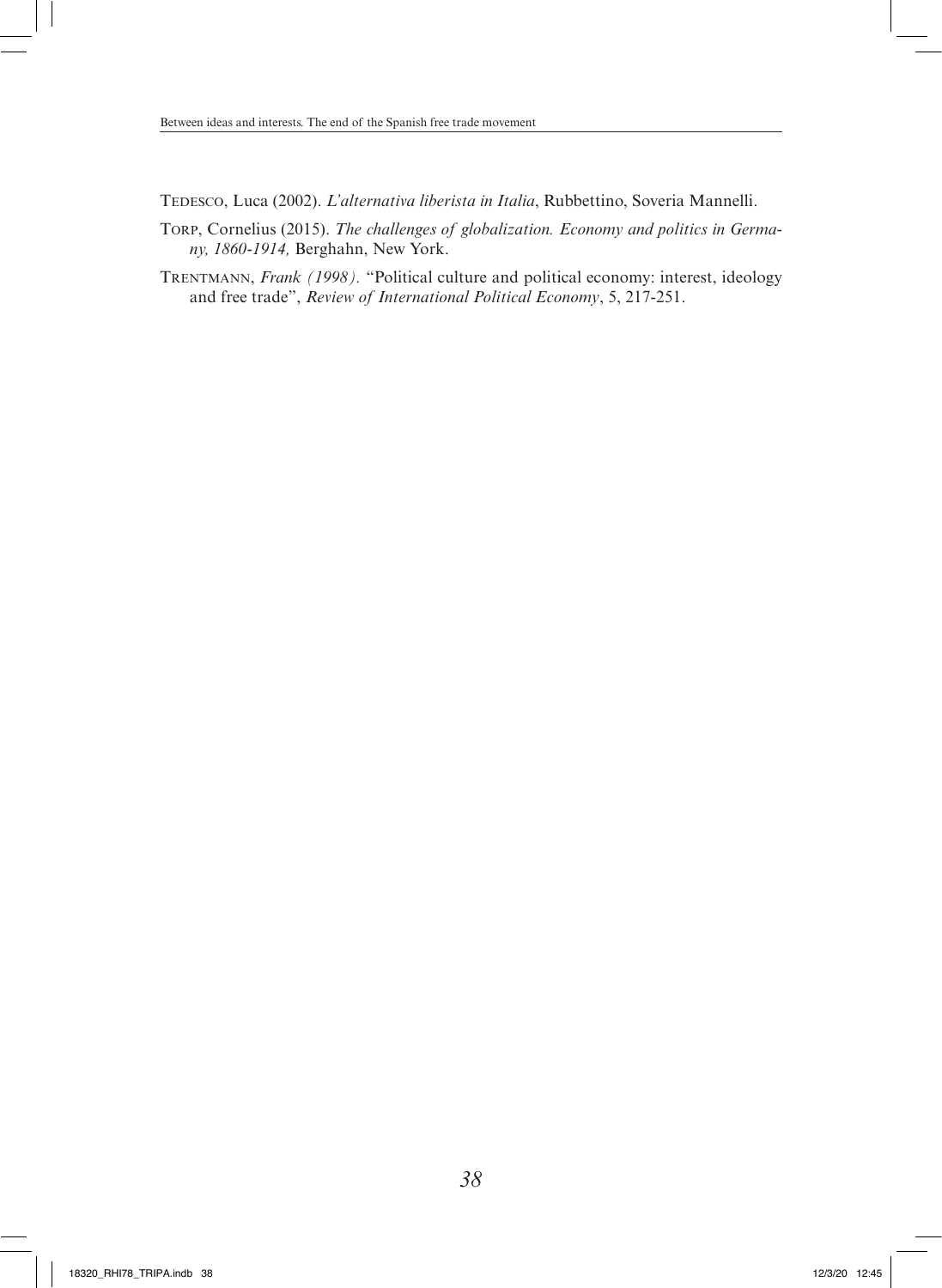## **Appendix 1. Executive boards of the Asociación for the Reform of Customs Tariffs**

### **1879**

*President:* Gabriel Rodríguez

*Vice-presidents*: Laureano Figuerola, Julián Prats, Segismundo Moret, Bonifacio Ruiz de Velasco, Joaquín María Sanromá, Félix Bona, Patricio de Pereda

*General Secretary*: Gumersindo de Azcárate *Accountant*: Pedro Ruiz de Velasco *Treasurer*: Domingo Peña Villarejo

*Speakers*: Adolfo Aguirre, José Luis Albareda, Ignacio de Arce y Mazón, Ángel Barroeta, José María Alonso de Beraza, Andrés Borrego, Mariano Carreras y González, José Carvajal, Eduardo Chao, Rafael Colás, José Echegaray, Juan Antonio García Labiano, Francisco de la Haza, Prudencio de Igartúa, Rafael María de Labra, Manuel María Llorente, Saturio López, Joaquín López Puigcerver, Joaquín Maldonado Macanaz, Gabriel Martínez, Cipriano Segundo Montesino, Justo Pelayo Cuesta, Mario Pérez, Carlos Prats, Rafael Prieto y Caules, Manuel Prieto y Prieto, Pedro Rodríguez, Francisco Ruano, Jacobo Rubio, Servando Ruiz Gómez, Emilio Sancho, Luis Silvela, Francisco Somalo, Pascual Torras, Andrés Urdampilleta

*Secretaries*: Eduardo García Díaz, Miguel Moya, Idelfonso Trompeta, Eduardo de la Riva, Francisco Calvo y Muñoz, Manuel Zapatero García, Ricardo Guillerna, Juan Alvarado

## **1881**

*President:* Gabriel Rodríguez

*Vice-presidents*: Laureano Figuerola, Julián Prats, Segismundo Moret, Bonifacio Ruiz de Velasco, Joaquín María Sanromá, Patricio de Pereda, Manuel Pedregal, Félix Bona

*General Secretary*: Gumersindo de Azcárate

*Accountant*: Pedro Ruiz de Velasco

*Treasurer*: Domingo Peña Villarejo

*Speakers*: Alberto Aguilera, Luis Felipe Aguilera, Adolfo Aguirre, José Luis Albareda, José María Alonso de Beraza, Ignacio Arce y Mazón, Ángel Barroeta, Antonio Aura Boronat, Andrés Borrego, Francisco Calvo y Muñoz, Mariano Carreras y González, José Carvajal, Eduardo Chao, Rafael Colás, José Echegaray, Prudencio de Igartúa, Eduardo de la Riva, Rafael María de Labra, Manuel María Llorente, Joaquín López Puigcerver, Cecilio Lora,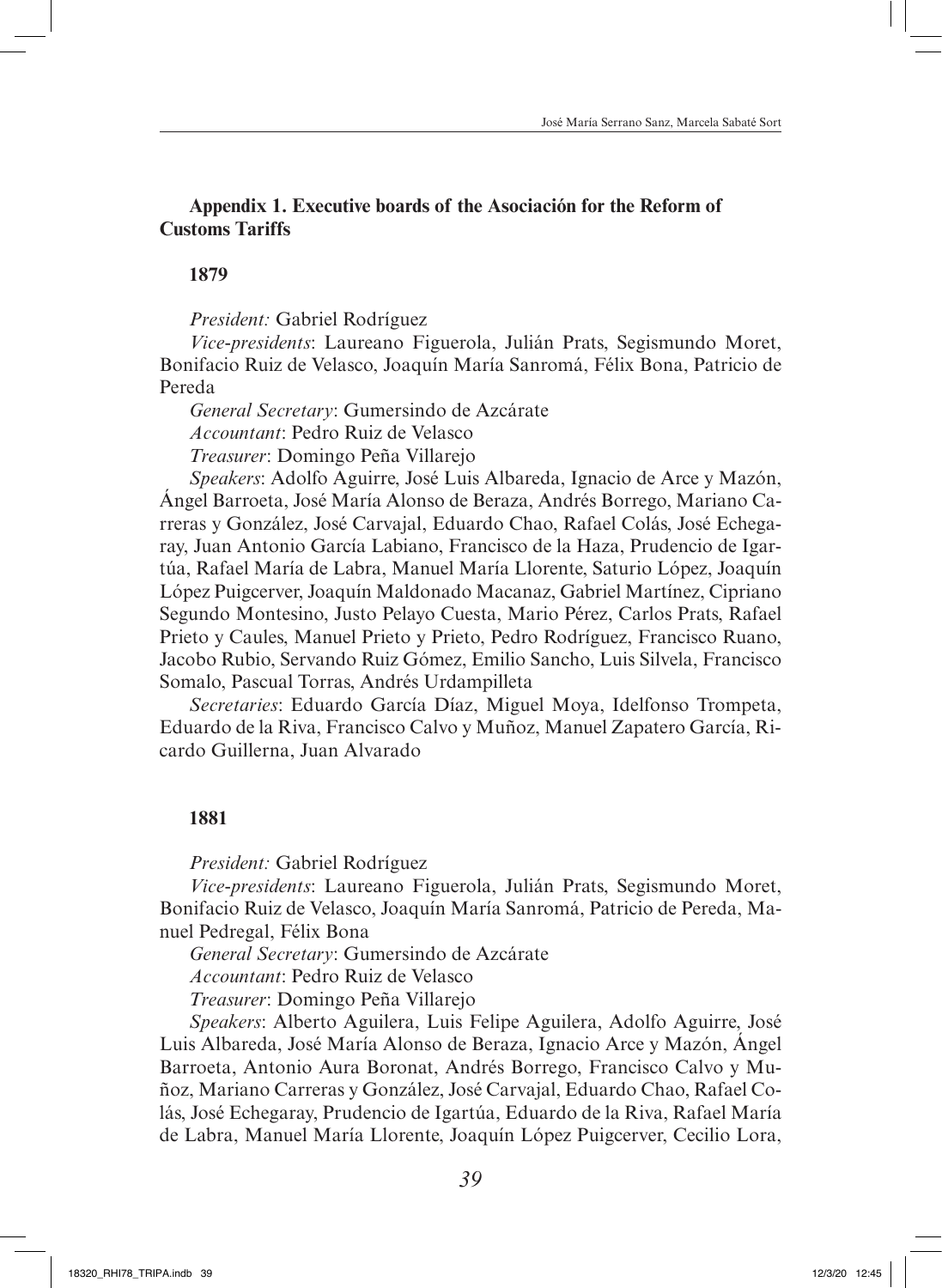Manuel Merelo, Cipriano Segundo Montesino, Justo Pelayo Cuesta, Mario Pérez, Carlos Prast, Manuel Prieto y Prieto, Pedro Rodríguez, Jacobo Rubio, Juan Ruiz Castañeda, Gregorio Ruiz Gómez, Emilio Sancho, Enrique Serrano Fatigati, Luis Silvela, Francisco Somalo, Luis María Utor

*Secretaries*: Ildefonso Trompeta, Miguel Moya, Manuel Zapatero y García, Juan Alvarado, Gutiérrez Brito, García Alonso, Gómez Ortiz, Joaquín García Gámiz-Soldado

### **1883**

*President*: Laureano Figuerola

*Vice-presidents*: Gabriel Rodríguez, Joaquín María Sanromá, Patricio de Pereda, Manuel Pedregal, Félix Bona, Segismundo Moret, Bonifacio Ruiz de Velasco, Julián Prats

*General Secretary*: Gumersindo de Azcárate

*Accountant*: Gregorio Ruiz Gómez

*Treasurer*: Domingo Peña Villarejo

*Speakers*: marqués de Aguilar de Campoo, Alberto Aguilera, Luis Felipe Aguilera, José María Alonso de Beraza, Ignacio de Arce y Mazon, Antonio Aura Boronat, Ángel Barroeta, Andrés Borrego, Mariano Carreras y González, Eduardo Chao, Joaquín Costa, José Echegaray, José Ferreras, Juan Antonio García Labiano, Rafael de Gracia y Parejo, Prudencio de Igartúa, Joaquín López Puigcerver, Cecilio Lora, Rafael María de Labra, Manuel María Llorente, el marqués de Riscal, Manuel Merelo, Juan Morales y Serrano, Mario Pérez, Carlos Prast, Joaquín Reche, Nicolás Rico, Pedro Rodríguez, Jacobo Rubio, Juan Ruíz de Castañeda, Enrique Serrano Fatigati, Luis Silvela, Servando Ruiz Gómez, Cipriano Segundo Montesino, Francisco Somalo, Luis María Utor,

*Secretaries*: Ildefonso Trompeta, Manuel Zapatero y García, Juan Alvarado, Miguel Moya, Joaquín García Gámiz-Soldado, Enrique de la Riva, Liborio C. Porset, Lorenzo Benito.

### **1886**

*President*: Laureano Figuerola

*Vice-presidents*: Gabriel Rodríguez, Servando Ruiz Gómez, Segismundo Moret, Joaquín María Sanromá, Gumersindo de Azcárate, Manuel Pedregal, Carlos Prast, Félix Bona

*General Secretary*: Ildefonso Trompeta *Accountant*: Gregorio Ruiz Gómez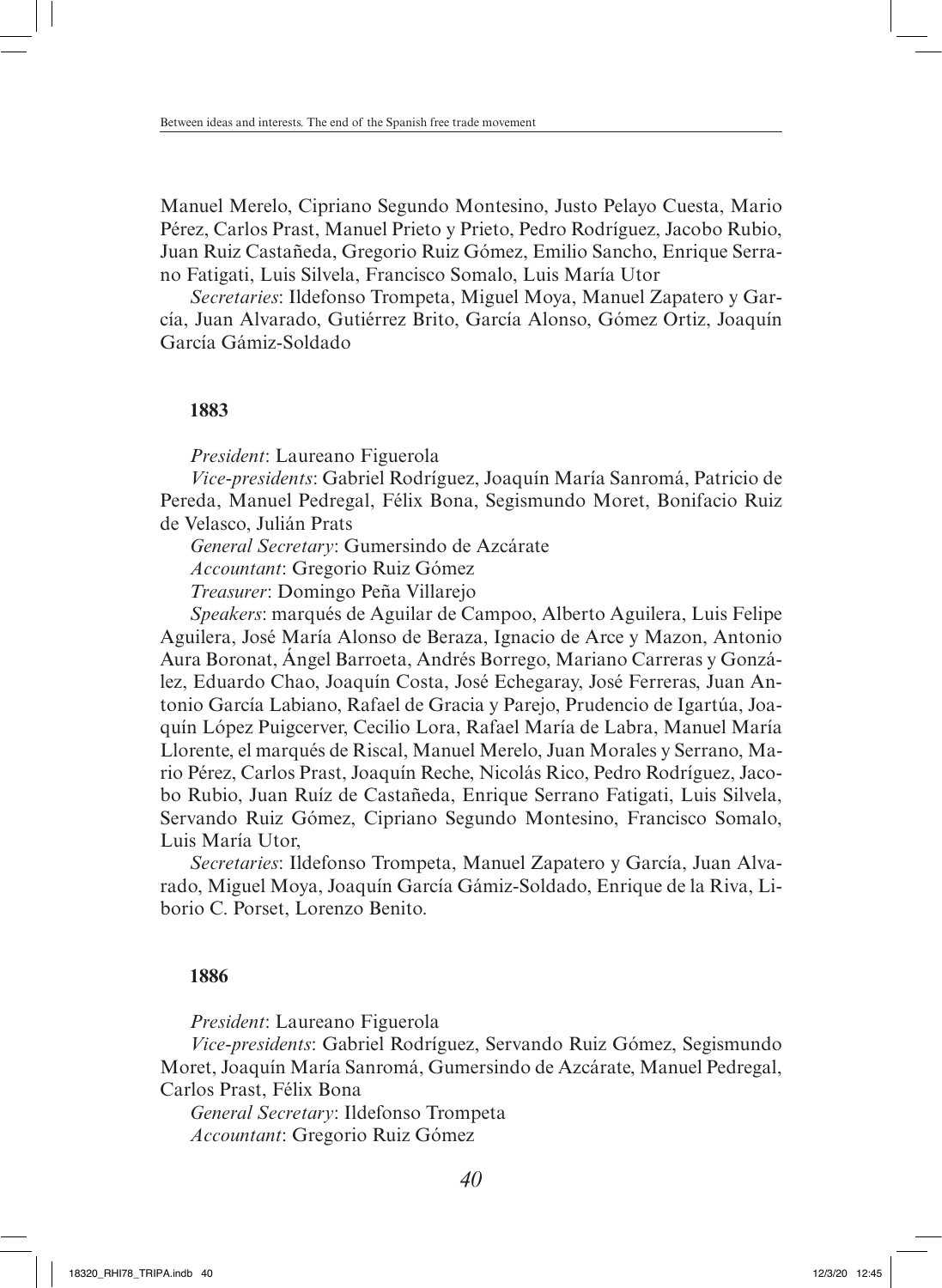*Treasurer*: Domingo de la Peña Villarejo

*Speakers*: Marqués de Aguilar de Campoo, Alberto Aguilera, Luis Felipe Aguilera, José M.ª Alonso de Beraza, Juan Alvarado, Rafael de Angulo, Ignacio Arce Mazón, Antonio Aura Boronat, Ángel Barroeta, Andrés Borrego, Eduardo Chao, Joaquín Costa, José Echegaray, José Ferreras, Juan Antonio García Labiano, Rafael de Gracia y Parejo, Prudencio de Igartúa, Rafael María de Labra, Joaquín López Puigcerver, Cecilio Lora, Manuel Merelo, Gustavo Morales Díaz, Vicente Morales Díaz, Juan Morales y Serrano, Joaquín Reche, Nicolás Rico, marqués de Riscal, Jacobo Rubio, Juan Ruiz Castañeda, Enrique Serrano Fatigati, Luis Silvela, Pascual Torres, Luis María Utor, Rafael de Vega Arias, Duque de la Victoria, Manuel Zapatero

*Secretaries*:. Miguel Moya, Lorenzo Benito, Liborio C. Porset, Joaquín García Gámiz- Soldado, Constantino Rodríguez, José Maria Cañizares, Francisco Calvo y Muñoz, Enrique de Pereda

### **1890**

*Presidente*: Laureano Figuerola

*Vice-presidents*: Segismundo Moret, Manuel Pedregal, Gumersindo de Azcárate, Gabriel Rodríguez, Mariano Sabas Muniesa, Joaquín López Puigcerver, Joaquín Maria Sanromá, Marqués de Aguilar de Campoo

*General Secretary*: Ildefonso Trompeta

*Accountant:* Gregorio Ruiz Gómez

*Treasurer:* Policarpo Pastor Ojero

*Speakers:* Alberto Aguilera, Luis Felipe Aguilera, Adolfo Aguirre, José M.ª Alonso de Beraza, Juan Alvarado, Rafael de Angulo, Ignacio Arce Mazón, Aquilino Arias, Antonio Aura Boronat, Ricardo Becerro de Bengoa, Andrés Borrego, Angel Canosa, José Echegaray, Pablo Fernández de Barrios, José Ferreras, Agustín Galíndez, Juan Antonio García Labiano, Juan Gómez Hemas, Ricardo Guillerna, Agustín Heredia, Prudencio de Igartúa, Rafael M.ª de Labra, Manuel Merelo, Gustavo Morales Díaz, Juan Morales y Serrano, Domingo Peña Villarejo, Joaquín Reche, Nicolás Rico, Jacobo Rubio, Juan Ruiz de Castañeda, Pascual Torras, Rafael de Vega, el duque de la Victoria, Eduardo Vincenti, Luis Maria Utor, Manuel Zapatero

*Secretaries:* Miguel Moya, Joaquín García Gámiz-Soldado, Antonio Gabriel Rodríguez, Constantino Rodríguez, Enrique de Pereda, Lorenzo Benito, Liborio C. Porset, Ramón Pérez Requeijo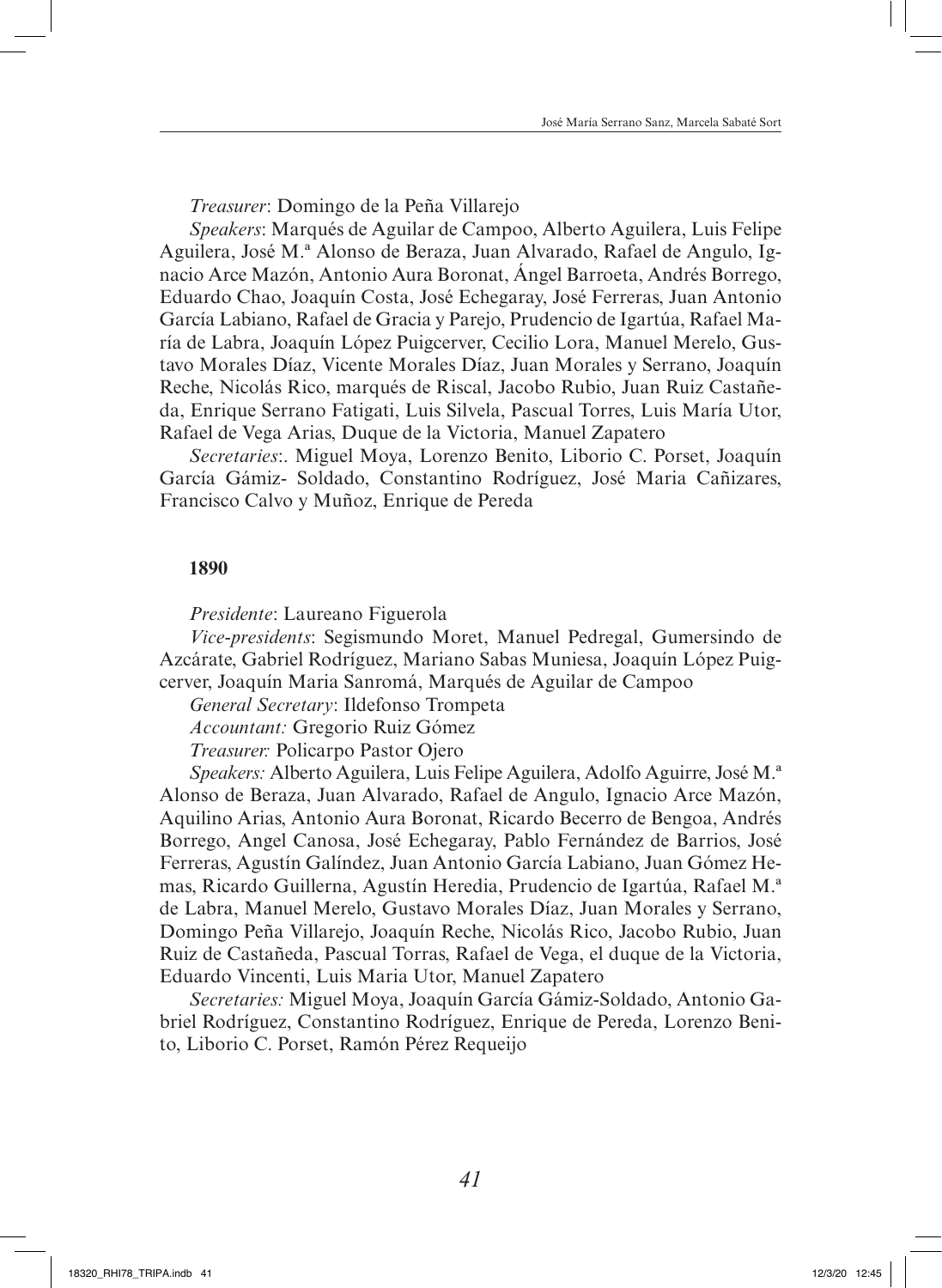# **Appendix 2. Meetings of the asociación para la reforma de los aranceles de aduanas\***

### **1879-1893**

- 1879 Sobre la importación de cereales (8-VI) y Urgencia de autorizar la libre introducción de cereales (26-X)
- 1880 Las reformas arancelarias en las Antillas (22-II), Segundo meeting sobre las reformas arancelarias en las Antillas (14-III) y Sobre la producción vinícola y el comercio internacional (14-XI)
- 1881 La reforma general de aranceles y las cuestiones vinícola, lanera y del derecho diferencial de bandera en las Antillas (13-III) y Sobre la urgencia de la reforma arancelaria (26-VI)
- 1882 *Sin título* (8-I), La Base 5.ª de la ley arancelaria y el Tratado de comercio (25-III), Urgencia del levantamiento de la suspensión de la Base 5.ª de la ley arancelaria: necesidad de decretar la libre importación de cereales (21-V) y *Sin título* (26-XI)
- 1883 Sobre las llamadas Primeras materias (11-III), Estado actual de la cuestión arancelaria (24-VI) y Estado actual de la cuestión arancelaria y Tratados de comercio (10-XII)
- 1885 Cuestiones arancelarias pendientes (1-III), El Tratado de comercio con Inglaterra (8-III) y Ruptura de las negociaciones con Inglaterra y sus consecuencias para el comercio español (7-VI)
- 1886 Prórroga de los Tratados de comercio y Convenio con Inglaterra (13- VI)
- 1887 Cuestiones arancelarias pendientes (1-V)
- 1888 La crisis económica y el movimiento proteccionista (25-XI)
- 1891 Sobre política arancelaria del Gobierno (11-I)
- 1892 Las nuevas tarifas arancelarias (24-I)
- 1893 El presente conflicto arancelario (25-XII)

On the Meetings published in March 1881, January and May 1882, and June 1883, the Asociación is mentioned as Asociación para la Reforma Liberal de los Aranceles de Aduanas (Association for the Liberal Reform of Customs Tariffs).